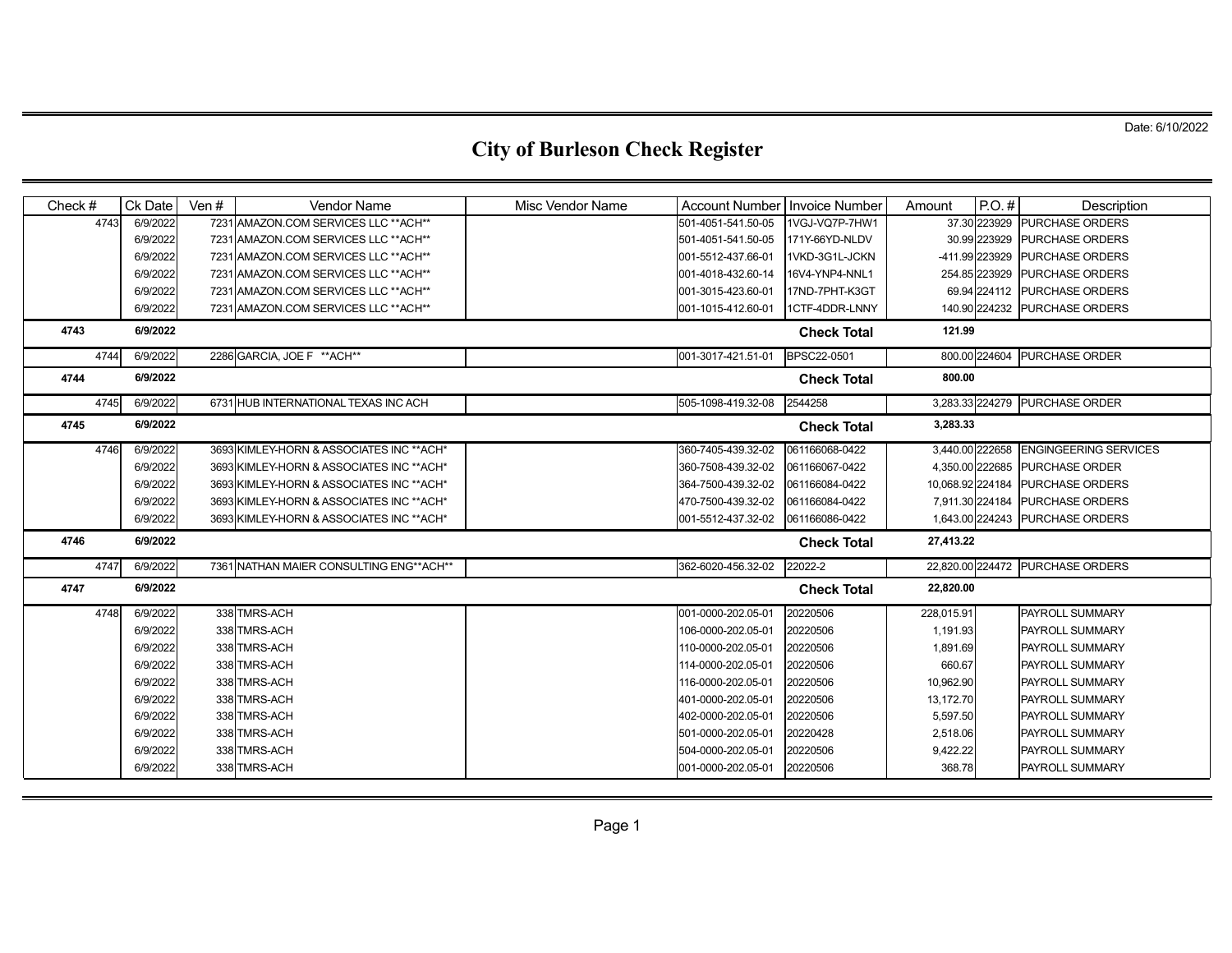| Check# | Ck Date  | Ven # | <b>Vendor Name</b>                  | <b>Misc Vendor Name</b> | Account Number Invoice Number |                    | Amount           | $P.O.$ #      | Description                  |
|--------|----------|-------|-------------------------------------|-------------------------|-------------------------------|--------------------|------------------|---------------|------------------------------|
| 4748.  | 6/9/2022 |       | 338 TMRS-ACH                        |                         | 402-0000-202.05-01            | 20220506           | 1,020.60         |               | PAYROLL SUMMARY              |
|        | 6/9/2022 |       | 338 TMRS-ACH                        |                         | 504-0000-202.05-01            | 20220506           | 2,670.88         |               | PAYROLL SUMMARY              |
|        | 6/9/2022 |       | 338 TMRS-ACH                        |                         | 001-0000-202.05-01            | 20220520           | 235,386.00       |               | PAYROLL SUMMARY              |
|        | 6/9/2022 |       | 338 TMRS-ACH                        |                         | 106-0000-202.05-01            | 20220520           | 1,128.04         |               | PAYROLL SUMMARY              |
|        | 6/9/2022 |       | 338 TMRS-ACH                        |                         | 110-0000-202.05-01            | 20220520           | 1,891.69         |               | PAYROLL SUMMARY              |
|        | 6/9/2022 |       | 338 TMRS-ACH                        |                         | 114-0000-202.05-01            | 20220520           | 660.67           |               | PAYROLL SUMMARY              |
|        | 6/9/2022 |       | 338 TMRS-ACH                        |                         | 116-0000-202.05-01            | 20220520           | 11,016.41        |               | PAYROLL SUMMARY              |
|        | 6/9/2022 |       | 338 TMRS-ACH                        |                         | 401-0000-202.05-01            | 20220520           | 12,763.93        |               | PAYROLL SUMMARY              |
|        | 6/9/2022 |       | 338 TMRS-ACH                        |                         | 402-0000-202.05-01            | 20220520           | 5,606.68         |               | PAYROLL SUMMARY              |
|        | 6/9/2022 |       | 338 TMRS-ACH                        |                         | 501-0000-202.05-01            | 20220520           | 2,292.87         |               | PAYROLL SUMMARY              |
|        | 6/9/2022 |       | 338 TMRS-ACH                        |                         | 504-0000-202.05-01            | 20220520           | 9,422.22         |               | PAYROLL SUMMARY              |
| 4748   | 6/9/2022 |       |                                     |                         |                               | <b>Check Total</b> | 557,662.35       |               |                              |
| 4749   | 6/9/2022 |       | 2503 CHARTER COMMUNICATIONS ** 88** |                         | 001-1099-419.53-02            | 0323740 06/22      | 715.21           |               | ETHERNET FRM FS16 TO CH      |
| 4749   | 6/9/2022 |       |                                     |                         |                               | <b>Check Total</b> | 715.21           |               |                              |
| 4750   | 6/9/2022 |       | 6979 GDI TIMS ** 88**               |                         | 501-4051-542.42-08            | 220511951          |                  | 4.29 224053   | EQUIP. MAINT. AUTO, TRUCK    |
| 4750   | 6/9/2022 |       |                                     |                         |                               | <b>Check Total</b> | 4.29             |               |                              |
| 149452 | 6/7/2022 |       | 6370 MCKNIGHT TITLE                 |                         | 360-7364-439.70-02            | MT060722           | 10,000.00 224641 |               | <b>CONSULTING SERVICES</b>   |
| 149452 | 6/7/2022 |       |                                     |                         |                               | <b>Check Total</b> | 10,000.00        |               |                              |
| 149453 | 6/9/2022 |       | 9999995 MISC VENDOR - PARKS & REC   | Amanda Moore            | 116-0000-227.02-00            | MOO060722          | 50.00            |               | AMANDA MOORE DEPOSIT REFU    |
| 149453 | 6/9/2022 |       |                                     |                         |                               | <b>Check Total</b> | 50.00            |               |                              |
| 149454 | 6/9/2022 |       | 9999995 MISC VENDOR - PARKS & REC   | <b>Amy Slover</b>       | 116-0000-227.02-00            | SLO060622          | 50.00            |               | AMY SLOVER RENTAL DEPOSIT    |
| 149454 | 6/9/2022 |       |                                     |                         |                               | <b>Check Total</b> | 50.00            |               |                              |
| 149455 | 6/9/2022 |       | 6202 ACCESS INFORMATION HOLDING LLC |                         | 001-1413-412.40-07            | 9442103            |                  |               | 965.57 224012 PURCHASE ORDER |
| 149455 | 6/9/2022 |       |                                     |                         |                               | <b>Check Total</b> | 965.57           |               |                              |
| 149456 | 6/9/2022 |       | 5954 ADVANCE BATTERY CO             |                         | 501-4051-542.42-08            | 74582205270723     |                  | 356.48 223927 | <b>PURCHASE ORDERS</b>       |
|        | 6/9/2022 |       | 5954 ADVANCE BATTERY CO             |                         | 501-4051-542.42-08            | 966562205271500    |                  | 34.99 223927  | <b>PURCHASE ORDERS</b>       |
| 149456 | 6/9/2022 |       |                                     |                         |                               | <b>Check Total</b> | 391.47           |               |                              |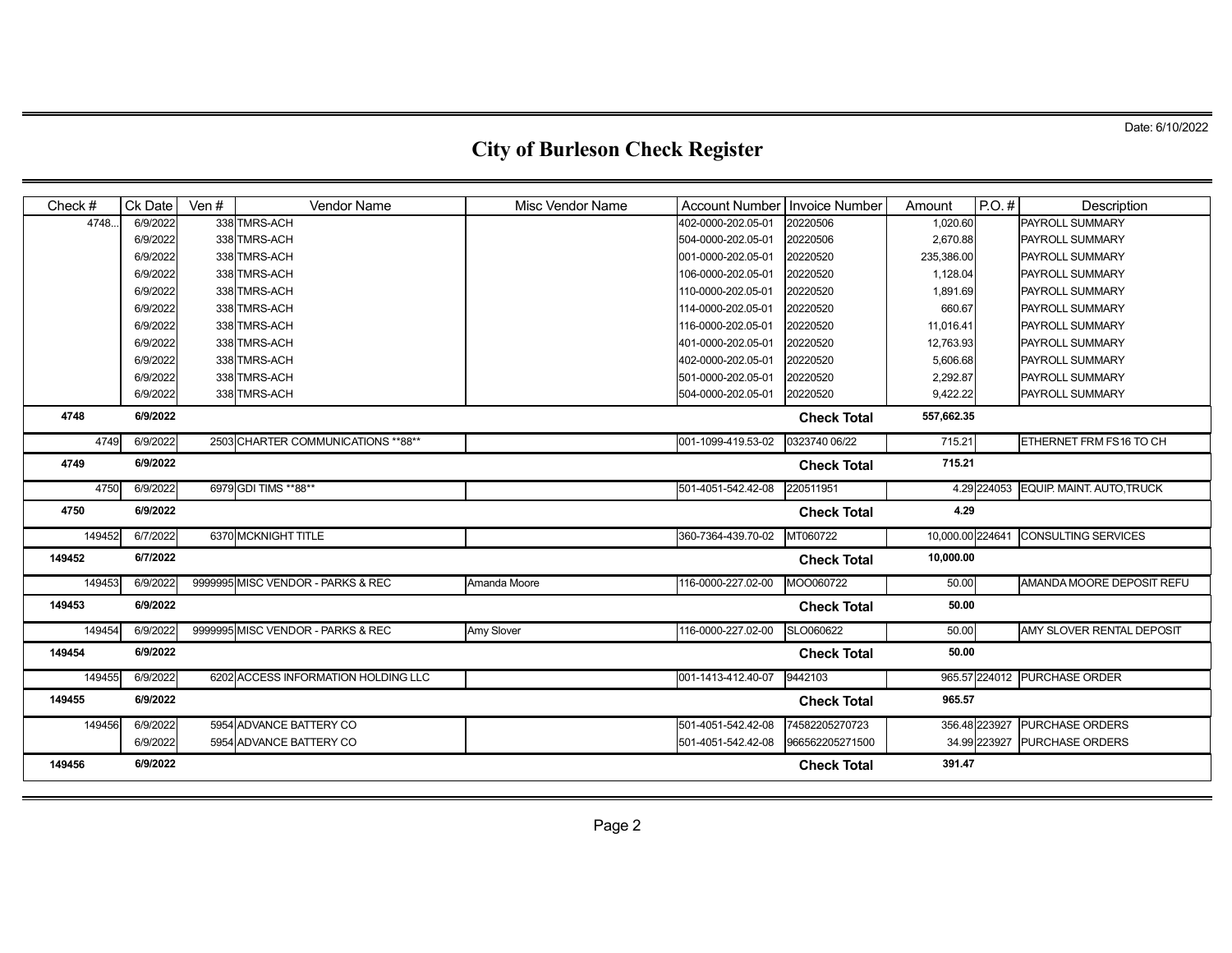| Check # | Ck Date  | Ven #     | <b>Vendor Name</b>                | Misc Vendor Name | Account Number   Invoice Number |                    | Amount   | $P.O.$ # | Description                     |
|---------|----------|-----------|-----------------------------------|------------------|---------------------------------|--------------------|----------|----------|---------------------------------|
| 149457  | 6/9/2022 |           | 4681 ALPHA TESTING INC            |                  | 352-6020-456.72-05              | 142989             |          |          | 498.75 224440 PURCHASE ORDERS   |
| 149457  | 6/9/2022 |           |                                   |                  |                                 | <b>Check Total</b> | 498.75   |          |                                 |
| 149458  | 6/9/2022 |           | 2714 AMERICAN UNDERWATER SRVS INC |                  | 402-8013-521.41-02              | 5298               |          |          | 2,800.00 224642 PURCHASE ORDERS |
| 149458  | 6/9/2022 |           |                                   |                  |                                 | <b>Check Total</b> | 2,800.00 |          |                                 |
| 149459  | 6/9/2022 | 4075 AT&T |                                   |                  | 001-1099-419.63-01              | 775 0 05/22        | 52.43    |          | <b>HUGLEY BUILDING MAY</b>      |
| 149459  | 6/9/2022 |           |                                   |                  |                                 | <b>Check Total</b> | 52.43    |          |                                 |
| 149460  | 6/9/2022 |           | 1479 AT&T MOBILITY                |                  | 001-4514-434.53-02              | 19593900           | 23.45    |          | Aircard/Cell Srv 5/22           |
|         | 6/9/2022 |           | 1479 AT&T MOBILITY                |                  | 001-4514-434.53-02              | 19593900           | 23.45    |          | Aircard/Cell Srv 5/22           |
|         | 6/9/2022 |           | 1479 AT&T MOBILITY                |                  | 001-3011-421.53-02              | 19593900           | 39.64    |          | Aircard/Cell Srv 5/22           |
|         | 6/9/2022 |           | 1479 AT&T MOBILITY                |                  | 001-3011-421.53-02              | 19593900           | 39.64    |          | Aircard/Cell Srv 5/22           |
|         | 6/9/2022 |           | 1479 AT&T MOBILITY                |                  | 001-3011-421.53-02              | 19593900           | 39.64    |          | Aircard/Cell Srv 5/22           |
|         | 6/9/2022 |           | 1479 AT&T MOBILITY                |                  | 001-3011-421.53-02              | 19593900           | 39.84    |          | Aircard/Cell Srv 5/22           |
|         | 6/9/2022 |           | 1479 AT&T MOBILITY                |                  | 001-3011-421.53-02              | 19593900           | 39.24    |          | Aircard/Cell Srv 5/22           |
|         | 6/9/2022 |           | 1479 AT&T MOBILITY                |                  | 001-3011-421.53-02              | 19593900           | 39.24    |          | Aircard/Cell Srv 5/22           |
|         | 6/9/2022 |           | 1479 AT&T MOBILITY                |                  | 001-3012-422.53-02              | 19593900           | 39.24    |          | Aircard/Cell Srv 5/22           |
|         | 6/9/2022 |           | 1479 AT&T MOBILITY                |                  | 001-3017-421.53-01              | 19593900           | 78.99    |          | Aircard/Cell Srv 5/22           |
|         | 6/9/2022 |           | 1479 AT&T MOBILITY                |                  | 402-8011-521.53-02              | 19593900           | 39.24    |          | Aircard/Cell Srv 5/22           |
|         | 6/9/2022 |           | 1479 AT&T MOBILITY                |                  | 402-8011-521.53-02              | 19593900           | 39.24    |          | Aircard/Cell Srv 5/22           |
|         | 6/9/2022 |           | 1479 AT&T MOBILITY                |                  | 001-5012-436.53-02              | 19593900           | 39.24    |          | Aircard/Cell Srv 5/22           |
|         | 6/9/2022 |           | 1479 AT&T MOBILITY                |                  | 001-5012-436.53-02              | 19593900           | 39.24    |          | Aircard/Cell Srv 5/22           |
|         | 6/9/2022 |           | 1479 AT&T MOBILITY                |                  | 134-1412-411.53-02              | 19593900           | 39.24    |          | Aircard/Cell Srv 5/22           |
|         | 6/9/2022 |           | 1479 AT&T MOBILITY                |                  | 134-1412-411.53-02              | 19593900           | 39.24    |          | Aircard/Cell Srv 5/22           |
|         | 6/9/2022 |           | 1479 AT&T MOBILITY                |                  | 134-1412-411.53-02              | 19593900           | 39.24    |          | Aircard/Cell Srv 5/22           |
|         | 6/9/2022 |           | 1479 AT&T MOBILITY                |                  | 134-1412-411.53-02              | 19593900           | 39.24    |          | Aircard/Cell Srv 5/22           |
|         | 6/9/2022 |           | 1479 AT&T MOBILITY                |                  | 134-1412-411.53-02              | 19593900           | 39.24    |          | Aircard/Cell Srv 5/22           |
|         | 6/9/2022 |           | 1479 AT&T MOBILITY                |                  | 134-1412-411.53-02              | 19593900           | 39.24    |          | Aircard/Cell Srv 5/22           |
|         | 6/9/2022 |           | 1479 AT&T MOBILITY                |                  | 116-6018-453.53-02              | 19593900           | 39.24    |          | Aircard/Cell Srv 5/22           |
|         | 6/9/2022 |           | 1479 AT&T MOBILITY                |                  | 001-6013-453.53-02              | 19593900           | 39.24    |          | Aircard/Cell Srv 5/22           |
|         | 6/9/2022 |           | 1479 AT&T MOBILITY                |                  | 001-3017-421.53-01              | 19593900           | 53.48    |          | Aircard/Cell Srv 5/22           |
|         | 6/9/2022 |           | 1479 AT&T MOBILITY                |                  | 001-6013-453.53-02              | 19593900           | 39.24    |          | Aircard/Cell Srv 5/22           |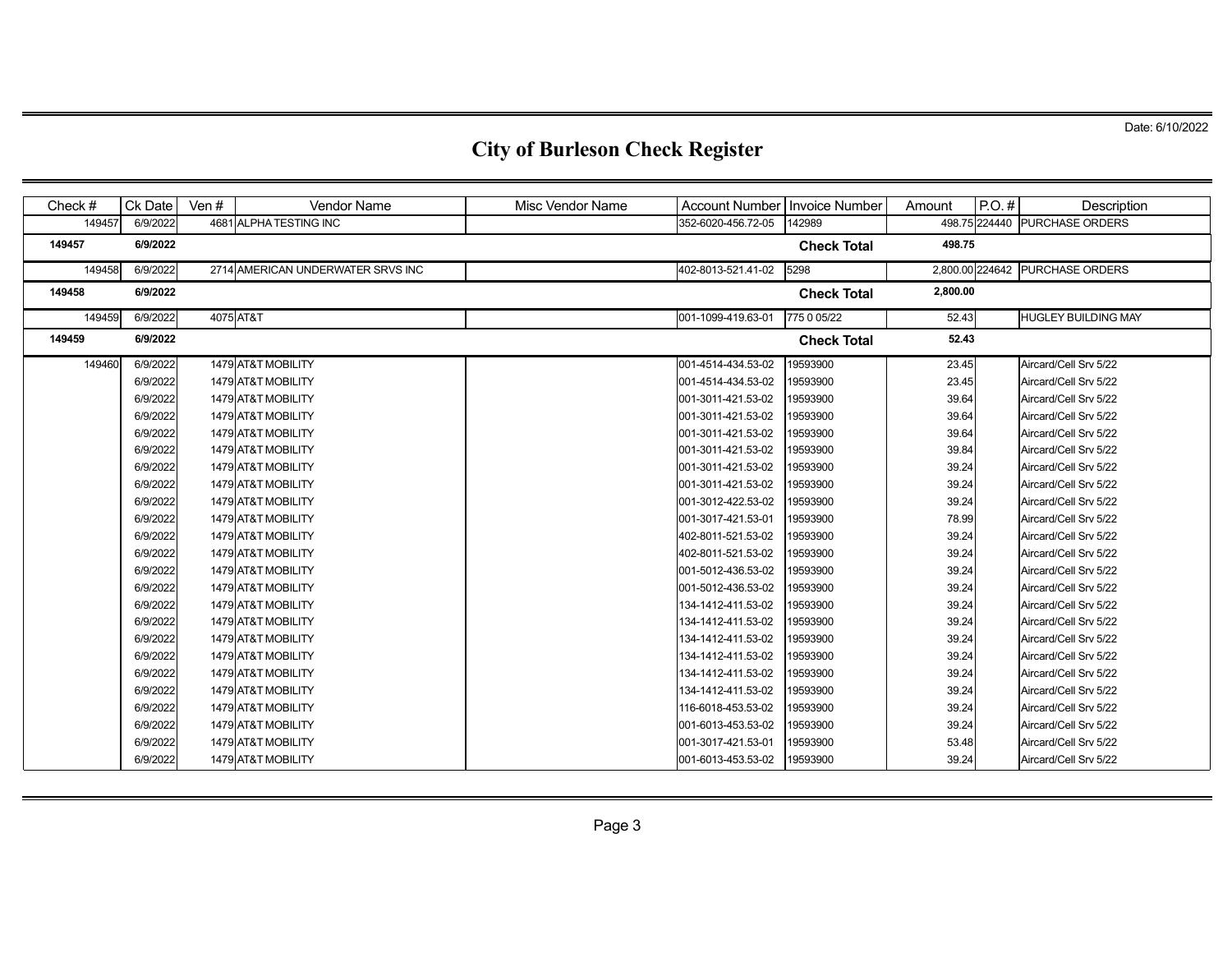| Check#  | Ck Date  | Ven $#$ | <b>Vendor Name</b> | <b>Misc Vendor Name</b> | <b>Account Number</b> | <b>Invoice Number</b> | Amount | $P.O.$ # | Description           |
|---------|----------|---------|--------------------|-------------------------|-----------------------|-----------------------|--------|----------|-----------------------|
| 149460. | 6/9/2022 |         | 1479 AT&T MOBILITY |                         | 001-6013-453.53-02    | 19593900              | 39.24  |          | Aircard/Cell Srv 5/22 |
|         | 6/9/2022 |         | 1479 AT&T MOBILITY |                         | 001-1015-412.53-02    | 19593900              | 39.24  |          | Aircard/Cell Srv 5/22 |
|         | 6/9/2022 |         | 1479 AT&T MOBILITY |                         | 001-6013-453.53-02    | 19593900              | 39.24  |          | Aircard/Cell Srv 5/22 |
|         | 6/9/2022 |         | 1479 AT&T MOBILITY |                         | 116-6018-453.53-02    | 19593900              | 39.24  |          | Aircard/Cell Srv 5/22 |
|         | 6/9/2022 |         | 1479 AT&T MOBILITY |                         | 001-6013-453.53-02    | 19593900              | 39.24  |          | Aircard/Cell Srv 5/22 |
|         | 6/9/2022 |         | 1479 AT&T MOBILITY |                         | 001-6013-453.53-02    | 19593900              | 39.24  |          | Aircard/Cell Srv 5/22 |
|         | 6/9/2022 |         | 1479 AT&T MOBILITY |                         | 116-6018-453.53-02    | 19593900              | 39.24  |          | Aircard/Cell Srv 5/22 |
|         | 6/9/2022 |         | 1479 AT&T MOBILITY |                         | 001-6013-453.53-02    | 19593900              | 39.24  |          | Aircard/Cell Srv 5/22 |
|         | 6/9/2022 |         | 1479 AT&T MOBILITY |                         | 116-6017-453.53-02    | 19593900              | 39.24  |          | Aircard/Cell Srv 5/22 |
|         | 6/9/2022 |         | 1479 AT&T MOBILITY |                         | 116-6017-453.53-02    | 19593900              | 39.24  |          | Aircard/Cell Srv 5/22 |
|         | 6/9/2022 |         | 1479 AT&T MOBILITY |                         | 116-6017-453.53-02    | 19593900              | 39.24  |          | Aircard/Cell Srv 5/22 |
|         | 6/9/2022 |         | 1479 AT&T MOBILITY |                         | 116-6017-453.53-02    | 19593900              | 39.24  |          | Aircard/Cell Srv 5/22 |
|         | 6/9/2022 |         | 1479 AT&T MOBILITY |                         | 001-3012-422.53-02    | 19593900              | 39.24  |          | Aircard/Cell Srv 5/22 |
|         | 6/9/2022 |         | 1479 AT&T MOBILITY |                         | 001-1015-412.66-08    | 19593900              | 282.47 |          | Aircard/Cell Srv 5/22 |
|         | 6/9/2022 |         | 1479 AT&T MOBILITY |                         | 134-1412-411.53-02    | 19593900              | 39.24  |          | Aircard/Cell Srv 5/22 |
|         | 6/9/2022 |         | 1479 AT&T MOBILITY |                         | 001-3011-421.53-02    | 19593900              | 39.24  |          | Aircard/Cell Srv 5/22 |
|         | 6/9/2022 |         | 1479 AT&T MOBILITY |                         | 001-1017-412.53-02    | 19593900              | 39.24  |          | Aircard/Cell Srv 5/22 |
|         | 6/9/2022 |         | 1479 AT&T MOBILITY |                         | 401-4041-511.53-02    | 19593900              | 29.60  |          | Aircard/Cell Srv 5/22 |
|         | 6/9/2022 |         | 1479 AT&T MOBILITY |                         | 001-5012-436.53-02    | 19593900              | 39.24  |          | Aircard/Cell Srv 5/22 |
|         | 6/9/2022 |         | 1479 AT&T MOBILITY |                         | 001-3011-421.53-02    | 19593900              | 39.24  |          | Aircard/Cell Srv 5/22 |
|         | 6/9/2022 |         | 1479 AT&T MOBILITY |                         | 001-4011-431.53-02    | 19593900              | 39.24  |          | Aircard/Cell Srv 5/22 |
|         | 6/9/2022 |         | 1479 AT&T MOBILITY |                         | 401-4041-511.53-02    | 19593900              | 39.24  |          | Aircard/Cell Srv 5/22 |
|         | 6/9/2022 |         | 1479 AT&T MOBILITY |                         | 401-4041-511.53-02    | 19593900              | 39.24  |          | Aircard/Cell Srv 5/22 |
|         | 6/9/2022 |         | 1479 AT&T MOBILITY |                         | 401-4041-511.53-02    | 19593900              | 39.24  |          | Aircard/Cell Srv 5/22 |
|         | 6/9/2022 |         | 1479 AT&T MOBILITY |                         | 001-4016-435.53-02    | 19593900              | 39.24  |          | Aircard/Cell Srv 5/22 |
|         | 6/9/2022 |         | 1479 AT&T MOBILITY |                         | 001-4017-432.53-02    | 19593900              | 39.24  |          | Aircard/Cell Srv 5/22 |
|         | 6/9/2022 |         | 1479 AT&T MOBILITY |                         | 001-4017-432.53-02    | 19593900              | 23.45  |          | Aircard/Cell Srv 5/22 |
|         | 6/9/2022 |         | 1479 AT&T MOBILITY |                         | 001-4018-432.53-02    | 19593900              | 23.45  |          | Aircard/Cell Srv 5/22 |
|         | 6/9/2022 |         | 1479 AT&T MOBILITY |                         | 401-4041-511.53-02    | 19593900              | 39.24  |          | Aircard/Cell Srv 5/22 |
|         | 6/9/2022 |         | 1479 AT&T MOBILITY |                         | 402-8011-521.53-02    | 19593900              | 39.24  |          | Aircard/Cell Srv 5/22 |
|         | 6/9/2022 |         | 1479 AT&T MOBILITY |                         | 402-8011-521.53-02    | 19593900              | 39.24  |          | Aircard/Cell Srv 5/22 |
|         | 6/9/2022 |         | 1479 AT&T MOBILITY |                         | 501-4051-543.53-02    | 19593900              | 39.24  |          | Aircard/Cell Srv 5/22 |
|         | 6/9/2022 |         | 1479 AT&T MOBILITY |                         | 501-4051-543.53-02    | 19593900              | 39.24  |          | Aircard/Cell Srv 5/22 |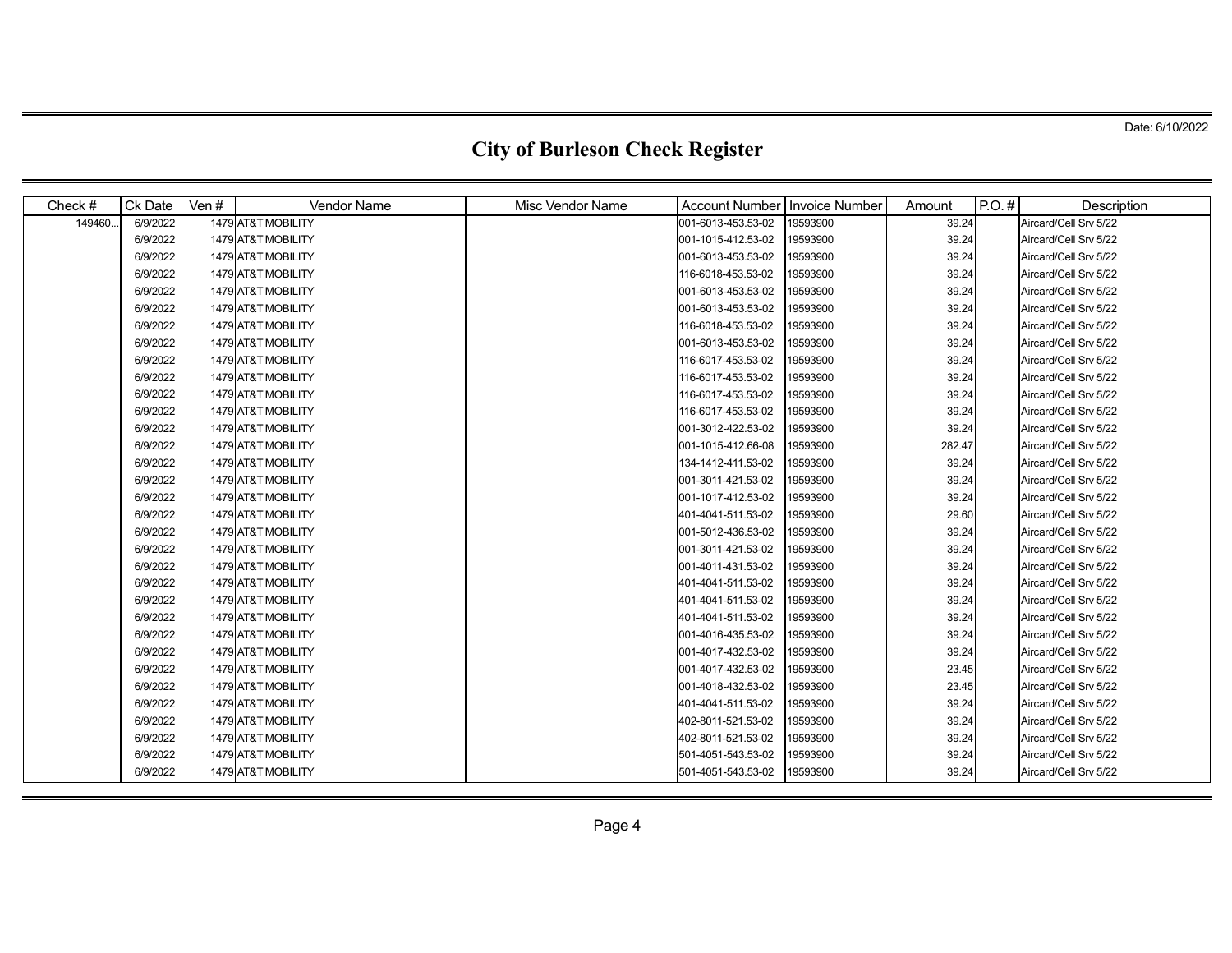| Check # | Ck Date  | Ven # | <b>Vendor Name</b> | <b>Misc Vendor Name</b> | <b>Account Number</b> | <b>Invoice Number</b> | Amount | $P.O.$ # | Description           |
|---------|----------|-------|--------------------|-------------------------|-----------------------|-----------------------|--------|----------|-----------------------|
| 149460. | 6/9/2022 |       | 1479 AT&T MOBILITY |                         | 501-4051-543.53-02    | 19593900              | 39.24  |          | Aircard/Cell Srv 5/22 |
|         | 6/9/2022 |       | 1479 AT&T MOBILITY |                         | 401-4041-511.53-02    | 19593900              | 39.24  |          | Aircard/Cell Srv 5/22 |
|         | 6/9/2022 |       | 1479 AT&T MOBILITY |                         | 001-4514-434.53-01    | 19593900              | 51.32  |          | Aircard/Cell Srv 5/22 |
|         | 6/9/2022 |       | 1479 AT&T MOBILITY |                         | 001-3011-421.53-02    | 19593900              | 39.24  |          | Aircard/Cell Srv 5/22 |
|         | 6/9/2022 |       | 1479 AT&T MOBILITY |                         | 401-4041-511.53-01    | 19593900              | 30.08  |          | Aircard/Cell Srv 5/22 |
|         | 6/9/2022 |       | 1479 AT&T MOBILITY |                         | 401-4041-511.53-01    | 19593900              | 29.01  |          | Aircard/Cell Srv 5/22 |
|         | 6/9/2022 |       | 1479 AT&T MOBILITY |                         | 001-3011-421.53-02    | 19593900              | 39.24  |          | Aircard/Cell Srv 5/22 |
|         | 6/9/2022 |       | 1479 AT&T MOBILITY |                         | 001-4019-432.53-02    | 19593900              | 39.44  |          | Aircard/Cell Srv 5/22 |
|         | 6/9/2022 |       | 1479 AT&T MOBILITY |                         | 001-3011-421.53-02    | 19593900              | 39.24  |          | Aircard/Cell Srv 5/22 |
|         | 6/9/2022 |       | 1479 AT&T MOBILITY |                         | 001-3011-421.53-02    | 19593900              | 39.24  |          | Aircard/Cell Srv 5/22 |
|         | 6/9/2022 |       | 1479 AT&T MOBILITY |                         | 001-3011-421.53-02    | 19593900              | 39.24  |          | Aircard/Cell Srv 5/22 |
|         | 6/9/2022 |       | 1479 AT&T MOBILITY |                         | 001-1016-416.53-02    | 19593900              | 39.24  |          | Aircard/Cell Srv 5/22 |
|         | 6/9/2022 |       | 1479 AT&T MOBILITY |                         | 401-4041-511.53-01    | 19593900              | 34.13  |          | Aircard/Cell Srv 5/22 |
|         | 6/9/2022 |       | 1479 AT&T MOBILITY |                         | 504-1511-412.53-02    | 19593900              | 39.24  |          | Aircard/Cell Srv 5/22 |
|         | 6/9/2022 |       | 1479 AT&T MOBILITY |                         | 401-4041-511.53-02    | 19593900              | 39.24  |          | Aircard/Cell Srv 5/22 |
|         | 6/9/2022 |       | 1479 AT&T MOBILITY |                         | 001-3011-421.53-01    | 19593900              | 28.78  |          | Aircard/Cell Srv 5/22 |
|         | 6/9/2022 |       | 1479 AT&T MOBILITY |                         | 401-4041-511.53-02    | 19593900              | 39.24  |          | Aircard/Cell Srv 5/22 |
|         | 6/9/2022 |       | 1479 AT&T MOBILITY |                         | 001-4017-432.53-01    | 19593900              | 40.88  |          | Aircard/Cell Srv 5/22 |
|         | 6/9/2022 |       | 1479 AT&T MOBILITY |                         | 001-3017-421.53-01    | 19593900              | 51.32  |          | Aircard/Cell Srv 5/22 |
|         | 6/9/2022 |       | 1479 AT&T MOBILITY |                         | 001-3011-421.53-02    | 19593900              | 39.24  |          | Aircard/Cell Srv 5/22 |
|         | 6/9/2022 |       | 1479 AT&T MOBILITY |                         | 001-4514-434.53-02    | 19593900              | 39.24  |          | Aircard/Cell Srv 5/22 |
|         | 6/9/2022 |       | 1479 AT&T MOBILITY |                         | 131-3016-423.53-02    | 19593900              | 39.24  |          | Aircard/Cell Srv 5/22 |
|         | 6/9/2022 |       | 1479 AT&T MOBILITY |                         | 401-4041-511.53-02    | 19593900              | 39.24  |          | Aircard/Cell Srv 5/22 |
|         | 6/9/2022 |       | 1479 AT&T MOBILITY |                         | 001-3011-421.53-02    | 19593900              | 39.24  |          | Aircard/Cell Srv 5/22 |
|         | 6/9/2022 |       | 1479 AT&T MOBILITY |                         | 001-4016-435.53-02    | 19593900              | 39.24  |          | Aircard/Cell Srv 5/22 |
|         | 6/9/2022 |       | 1479 AT&T MOBILITY |                         | 001-3011-421.53-02    | 19593900              | 39.24  |          | Aircard/Cell Srv 5/22 |
|         | 6/9/2022 |       | 1479 AT&T MOBILITY |                         | 401-4041-511.53-02    | 19593900              | 23.45  |          | Aircard/Cell Srv 5/22 |
|         | 6/9/2022 |       | 1479 AT&T MOBILITY |                         | 001-5012-436.53-02    | 19593900              | 51.23  |          | Aircard/Cell Srv 5/22 |
|         | 6/9/2022 |       | 1479 AT&T MOBILITY |                         | 001-3011-421.53-01    | 19593900              | 90.39  |          | Aircard/Cell Srv 5/22 |
|         | 6/9/2022 |       | 1479 AT&T MOBILITY |                         | 401-4041-511.53-02    | 19593900              | 39.24  |          | Aircard/Cell Srv 5/22 |
|         | 6/9/2022 |       | 1479 AT&T MOBILITY |                         | 001-3011-421.53-02    | 19593900              | 39.24  |          | Aircard/Cell Srv 5/22 |
|         | 6/9/2022 |       | 1479 AT&T MOBILITY |                         | 001-3011-421.53-02    | 19593900              | 39.24  |          | Aircard/Cell Srv 5/22 |
|         | 6/9/2022 |       | 1479 AT&T MOBILITY |                         | 001-3011-421.53-02    | 19593900              | 42.24  |          | Aircard/Cell Srv 5/22 |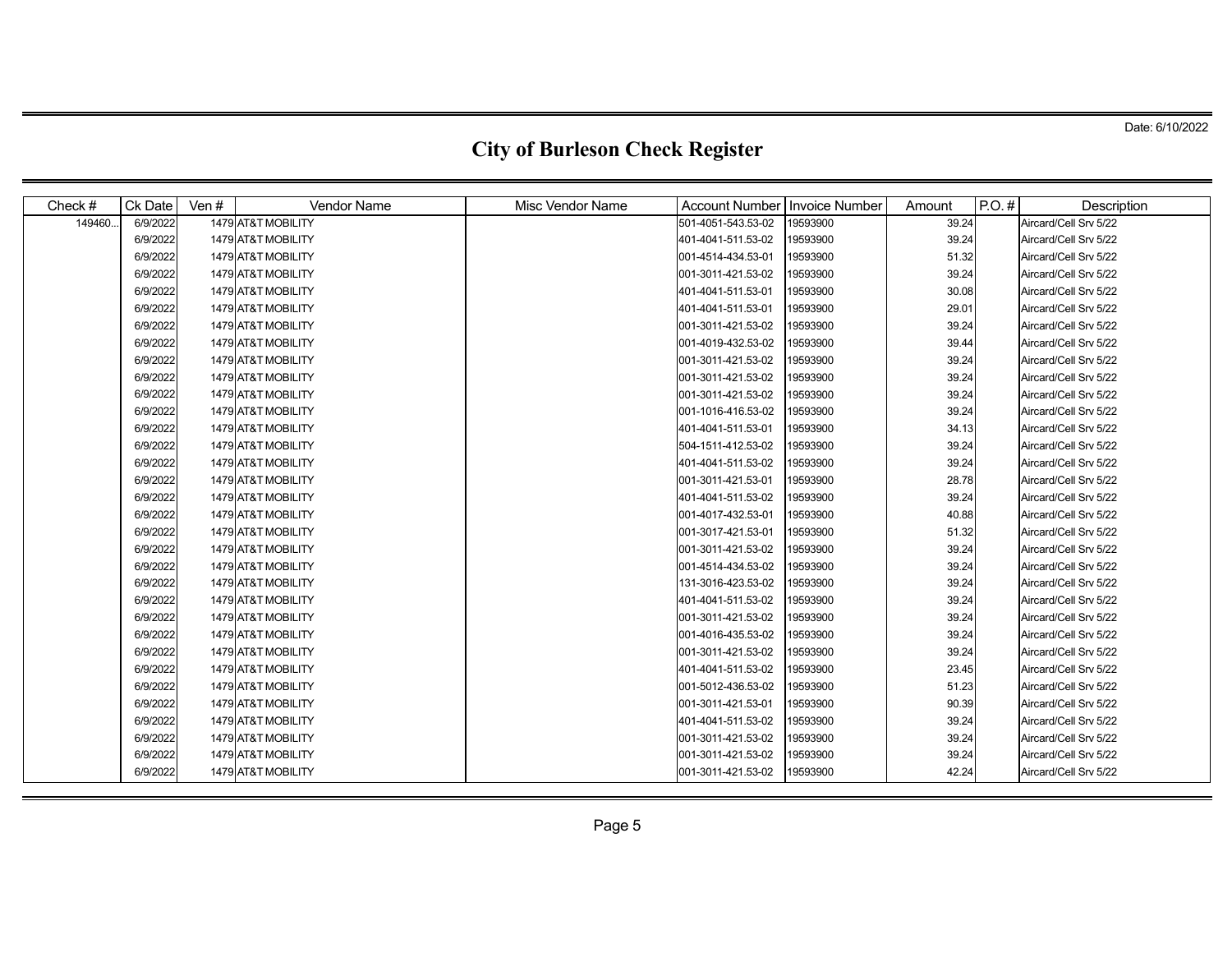| Check $#$ | Ck Date  | Ven $#$ | <b>Vendor Name</b>         | Misc Vendor Name | <b>Account Number</b> | Invoice Number     | Amount   | $P.O.$ # | Description                     |
|-----------|----------|---------|----------------------------|------------------|-----------------------|--------------------|----------|----------|---------------------------------|
| 149460.   | 6/9/2022 |         | 1479 AT&T MOBILITY         |                  | 001-3011-421.53-02    | 19593900           | 42.24    |          | Aircard/Cell Srv 5/22           |
|           | 6/9/2022 |         | 1479 AT&T MOBILITY         |                  | 401-4041-511.53-02    | 19593900           | 23.45    |          | Aircard/Cell Srv 5/22           |
|           | 6/9/2022 |         | 1479 AT&T MOBILITY         |                  | 001-5013-436.53-02    | 19593900           | 39.24    |          | Aircard/Cell Srv 5/22           |
|           | 6/9/2022 |         | 1479 AT&T MOBILITY         |                  | 001-5013-436.53-02    | 19593900           | 39.24    |          | Aircard/Cell Srv 5/22           |
|           | 6/9/2022 |         | 1479 AT&T MOBILITY         |                  | 001-4016-435.53-02    | 19593900           | 23.45    |          | Aircard/Cell Srv 5/22           |
|           | 6/9/2022 |         | 1479 AT&T MOBILITY         |                  | 001-5013-436.53-02    | 19593900           | 39.24    |          | Aircard/Cell Srv 5/22           |
|           | 6/9/2022 |         | 1479 AT&T MOBILITY         |                  | 401-4041-511.53-02    | 19593900           | 39.24    |          | Aircard/Cell Srv 5/22           |
|           | 6/9/2022 |         | 1479 AT&T MOBILITY         |                  | 401-4041-511.53-02    | 19593900           | 39.24    |          | Aircard/Cell Srv 5/22           |
|           | 6/9/2022 |         | 1479 AT&T MOBILITY         |                  | 001-3011-421.53-02    | 19593900           | 39.24    |          | Aircard/Cell Srv 5/22           |
|           | 6/9/2022 |         | 1479 AT&T MOBILITY         |                  | 001-4515-434.53-02    | 19593900           | 23.45    |          | Aircard/Cell Srv 5/22           |
|           | 6/9/2022 |         | 1479 AT&T MOBILITY         |                  | 001-3011-421.53-02    | 19593900           | 39.24    |          | Aircard/Cell Srv 5/22           |
|           | 6/9/2022 |         | 1479 AT&T MOBILITY         |                  | 001-3011-421.53-02    | 19593900           | 39.24    |          | Aircard/Cell Srv 5/22           |
|           | 6/9/2022 |         | 1479 AT&T MOBILITY         |                  | 001-3012-422.53-02    | 19593900           | 39.24    |          | Aircard/Cell Srv 5/22           |
|           | 6/9/2022 |         | 1479 AT&T MOBILITY         |                  | 001-3011-421.53-02    | 19593900           | 39.24    |          | Aircard/Cell Srv 5/22           |
|           | 6/9/2022 |         | 1479 AT&T MOBILITY         |                  | 001-3011-421.53-02    | 19593900           | 39.24    |          | Aircard/Cell Srv 5/22           |
|           | 6/9/2022 |         | 1479 AT&T MOBILITY         |                  | 001-3011-421.53-02    | 19593900           | 39.24    |          | Aircard/Cell Srv 5/22           |
|           | 6/9/2022 |         | 1479 AT&T MOBILITY         |                  | 001-3011-421.53-02    | 19593900           | 40.24    |          | Aircard/Cell Srv 5/22           |
|           | 6/9/2022 |         | 1479 AT&T MOBILITY         |                  | 001-3011-421.53-02    | 19593900           | 39.24    |          | Aircard/Cell Srv 5/22           |
|           | 6/9/2022 |         | 1479 AT&T MOBILITY         |                  | 001-3011-421.53-02    | 19593900           | 39.24    |          | Aircard/Cell Srv 5/22           |
|           | 6/9/2022 |         | 1479 AT&T MOBILITY         |                  | 001-3011-421.53-02    | 19593900           | 39.24    |          | Aircard/Cell Srv 5/22           |
|           | 6/9/2022 |         | 1479 AT&T MOBILITY         |                  | 001-3011-421.53-02    | 19593900           | 39.24    |          | Aircard/Cell Srv 5/22           |
|           | 6/9/2022 |         | 1479 AT&T MOBILITY         |                  | 001-3011-421.53-02    | 19593900           | 39.24    |          | Aircard/Cell Srv 5/22           |
|           | 6/9/2022 |         | 1479 AT&T MOBILITY         |                  | 001-3011-421.53-02    | 19593900           | 39.24    |          | Aircard/Cell Srv 5/22           |
|           | 6/9/2022 |         | 1479 AT&T MOBILITY         |                  | 001-3011-421.53-02    | 19593900           | 39.24    |          | Aircard/Cell Srv 5/22           |
|           | 6/9/2022 |         | 1479 AT&T MOBILITY         |                  | 001-3011-421.53-02    | 19593900           | 39.24    |          | Aircard/Cell Srv 5/22           |
|           | 6/9/2022 |         | 1479 AT&T MOBILITY         |                  | 001-3011-421.53-02    | 19593900           | 39.24    |          | Aircard/Cell Srv 5/22           |
|           | 6/9/2022 |         | 1479 AT&T MOBILITY         |                  | 001-3011-421.53-02    | 19593900           | 39.24    |          | Aircard/Cell Srv 5/22           |
|           | 6/9/2022 |         | 1479 AT&T MOBILITY         |                  | 001-3011-421.53-02    | 19593900           | 39.24    |          | Aircard/Cell Srv 5/22           |
|           | 6/9/2022 |         | 1479 AT&T MOBILITY         |                  | 001-3011-421.53-02    | 19593900           | 39.24    |          | Aircard/Cell Srv 5/22           |
| 149460    | 6/9/2022 |         |                            |                  |                       | <b>Check Total</b> | 4,893.80 |          |                                 |
| 149461    | 6/9/2022 |         | 2572 AUSTIN TURF & TRACTOR |                  | 402-8013-521.42-10    | 144624             |          |          | 1,067.85 224645 PURCHASE ORDERS |
|           | 6/9/2022 |         | 2572 AUSTIN TURF & TRACTOR |                  | 402-8013-521.42-10    | 144929             |          |          | 63.11 224645 PURCHASE ORDERS    |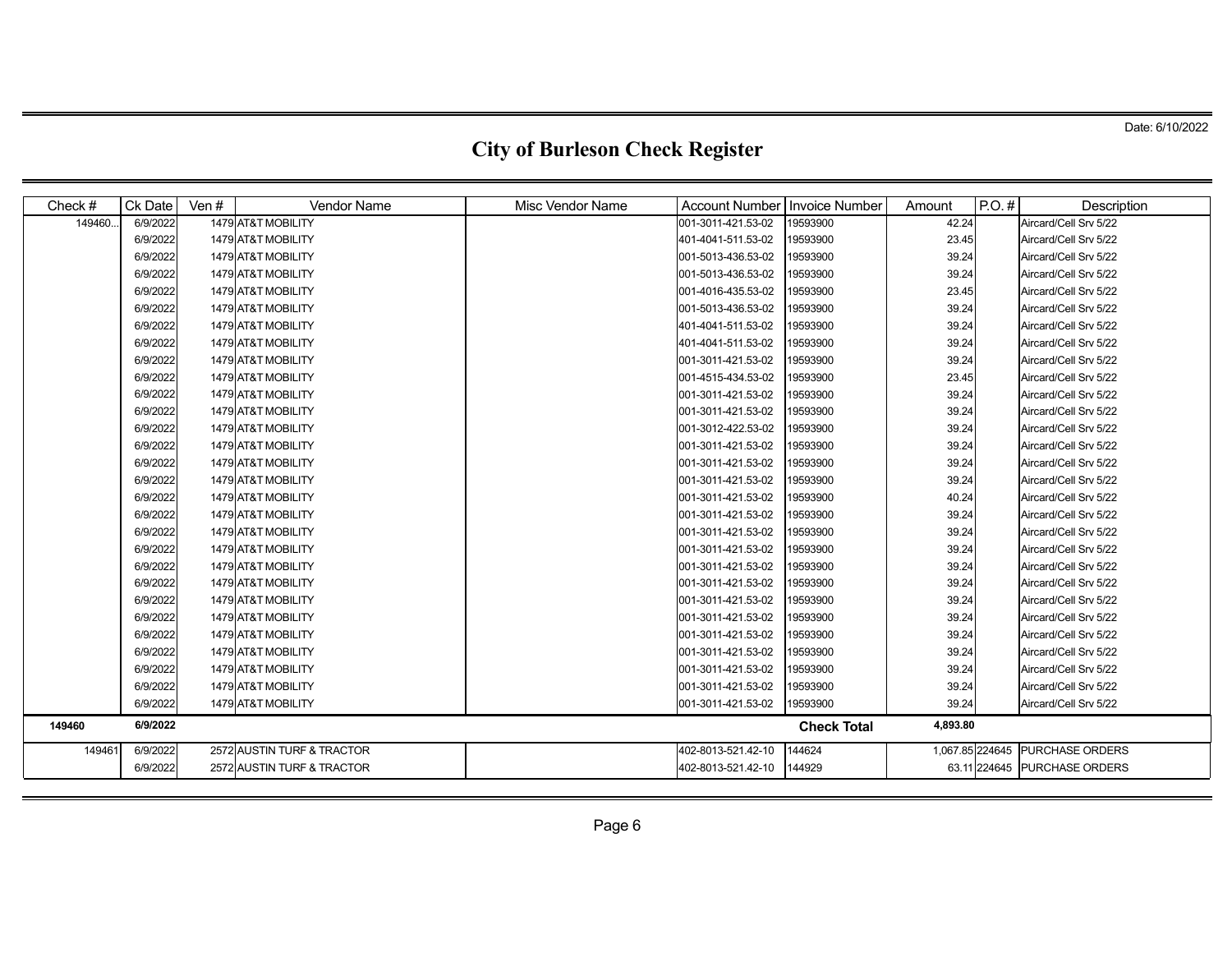| Check $#$ | Ck Date  | Ven # | <b>Vendor Name</b>                     | Misc Vendor Name | Account Number   Invoice Number |                    | Amount          | $P.O.$ #      | Description                   |
|-----------|----------|-------|----------------------------------------|------------------|---------------------------------|--------------------|-----------------|---------------|-------------------------------|
| 149461    | 6/9/2022 |       |                                        |                  |                                 | <b>Check Total</b> | 1,130.96        |               |                               |
| 149462    | 6/9/2022 |       | 41 B & W WRECKER                       |                  | 501-4051-542.42-08              | 22-0530-15088      |                 | 85.00 223931  | <b>PURCHASE ORDERS</b>        |
| 149462    | 6/9/2022 |       |                                        |                  |                                 | <b>Check Total</b> | 85.00           |               |                               |
| 149463    | 6/9/2022 |       | 3606 BETHESDA WATER SUPPLY CORPORATION |                  | 110-1014-415.63-04              | 85987304 05/22     | 303.50          |               | <b>BUSINESS PARK</b>          |
|           | 6/9/2022 |       | 3606 BETHESDA WATER SUPPLY CORPORATION |                  | 110-1014-415.63-04              | 81246033 05/22     | 161.75          |               | <b>BUSINESS PARK</b>          |
|           | 6/9/2022 |       | 3606 BETHESDA WATER SUPPLY CORPORATION |                  | 110-1014-415.63-04              | 85987211 05/22     | 151.74          |               | <b>BUSINESS PARK 4A</b>       |
|           | 6/9/2022 |       | 3606 BETHESDA WATER SUPPLY CORPORATION |                  | 116-6019-453.63-04              | 85069832 05/22     | 204.48          |               | <b>RUSSELL FARMS</b>          |
|           | 6/9/2022 |       | 3606 BETHESDA WATER SUPPLY CORPORATION |                  | 116-6019-453.63-04              | 86677349 05/22     | 78.87           |               | <b>RUSSELL FARMS</b>          |
| 149463    | 6/9/2022 |       |                                        |                  |                                 | <b>Check Total</b> | 900.34          |               |                               |
| 149464    | 6/9/2022 |       | 1744 BRODART CO                        |                  | 001-1611-451.69-01              | B6436070           |                 |               | 10.00 223880 PURCHASE ORDERS  |
|           | 6/9/2022 |       | 1744 BRODART CO                        |                  | 001-1611-451.69-01              | B6427770           | 1,035.10 223880 |               | <b>PURCHASE ORDERS</b>        |
|           | 6/9/2022 |       | 1744 BRODART CO                        |                  | 001-1611-451.69-01              | B6428930           |                 |               | 15.80 223880 PURCHASE ORDERS  |
|           | 6/9/2022 |       | 1744 BRODART CO                        |                  | 001-1611-451.69-01              | B6432096           |                 |               | 79.45 223880 PURCHASE ORDERS  |
|           | 6/9/2022 |       | 1744 BRODART CO                        |                  | 001-1611-451.69-01              | B6433233           |                 | 317.53 223880 | <b>PURCHASE ORDERS</b>        |
|           | 6/9/2022 |       | 1744 BRODART CO                        |                  | 104-0000-564.69-01              | B6427771           |                 | 159.41 224129 | <b>PURCHASE ORDERS</b>        |
|           | 6/9/2022 |       | 1744 BRODART CO                        |                  | 104-0000-564.69-01              | B6433234           |                 |               | 28.11 224129 PURCHASE ORDERS  |
|           | 6/9/2022 |       | 1744 BRODART CO                        |                  | 001-1611-451.69-01              | B6389791           |                 |               | 49.48 223880 PURCHASE ORDERS  |
|           | 6/9/2022 |       | 1744 BRODART CO                        |                  | 104-0000-228.01-73              | B6427771           | 159.41          |               | <b>PURCHASE ORDERS</b>        |
|           | 6/9/2022 |       | 1744 BRODART CO                        |                  | 104-0000-381.01-73              | B6427771           | $-159.41$       |               | <b>PURCHASE ORDERS</b>        |
|           | 6/9/2022 |       | 1744 BRODART CO                        |                  | 104-0000-228.01-73              | B6433234           | 28.11           |               | <b>PURCHASE ORDERS</b>        |
|           | 6/9/2022 |       | 1744 BRODART CO                        |                  | 104-0000-381.01-73              | B6433234           | $-28.11$        |               | <b>PURCHASE ORDERS</b>        |
| 149464    | 6/9/2022 |       |                                        |                  |                                 | <b>Check Total</b> | 1,694.88        |               |                               |
| 149465    | 6/9/2022 |       | 1510 BURLESON HERITAGE FOUNDATION      |                  | 001-0000-201.08-04              | 2012               | 65.00           |               | BALANCE DUE-CALENDAR SALE     |
| 149465    | 6/9/2022 |       |                                        |                  |                                 | <b>Check Total</b> | 65.00           |               |                               |
| 149466    | 6/9/2022 |       | 2615 CALLAWAY GOLF SALES COMPANY       |                  | 402-8012-521.90-05              | 934963026          |                 | 160.00 223891 | <b>PURCHASE ORDERS</b>        |
|           | 6/9/2022 |       | 2615 CALLAWAY GOLF SALES COMPANY       |                  | 402-8012-521.90-05              | 934963027          |                 | 700.92 223891 | <b>PURCHASE ORDERS</b>        |
|           | 6/9/2022 |       | 2615 CALLAWAY GOLF SALES COMPANY       |                  | 402-8012-521.90-05              | 934922756          |                 | 94.16 223891  | <b>PURCHASE ORDERS</b>        |
|           | 6/9/2022 |       | 2615 CALLAWAY GOLF SALES COMPANY       |                  | 402-8012-521.90-05              | 934948393          |                 |               | 417.14 223891 PURCHASE ORDERS |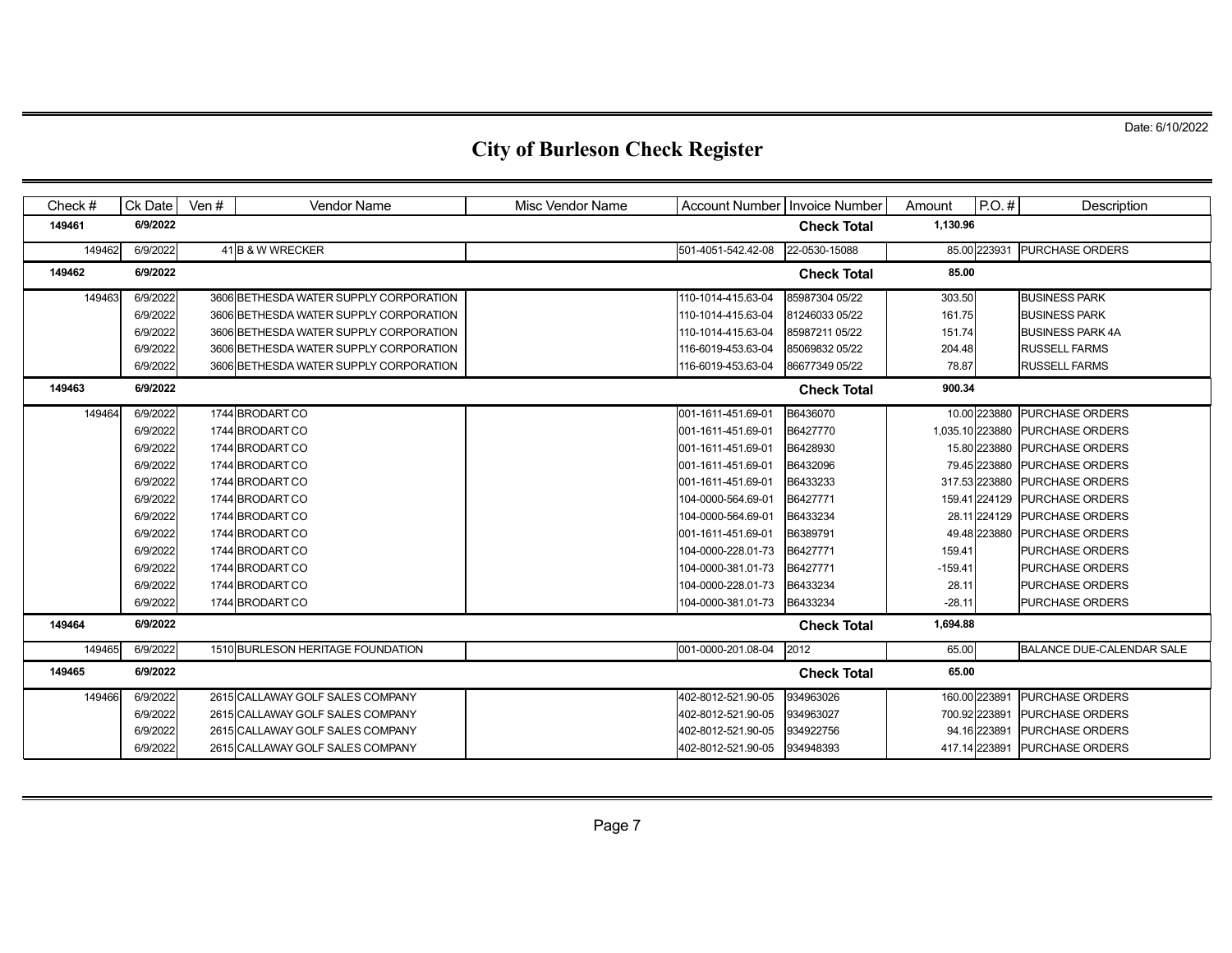| Check $#$ | Ck Date  | Ven # | Vendor Name                           | Misc Vendor Name | Account Number Invoice Number |                    | Amount          | $P.O.$ #      | Description                               |
|-----------|----------|-------|---------------------------------------|------------------|-------------------------------|--------------------|-----------------|---------------|-------------------------------------------|
| 149466    | 6/9/2022 |       |                                       |                  |                               | <b>Check Total</b> | 1,372.22        |               |                                           |
| 149467    | 6/9/2022 |       | 5610 CAMP, RYAN PERRY                 |                  | 103-0000-228.01-18            | 1867               | 1,085.72        |               | <b>INVANTORY</b>                          |
|           | 6/9/2022 |       | 5610 CAMP, RYAN PERRY                 |                  | 103-0000-381.01-18            | 1867               | $-1,085.72$     |               | <b>INVANTORY</b>                          |
|           | 6/9/2022 |       | 5610 CAMP, RYAN PERRY                 |                  | 103-0000-563.60-06            | 1867               | 1,085.72 F58030 |               | <b>INVANTORY</b>                          |
|           | 6/9/2022 |       | 5610 CAMP, RYAN PERRY                 |                  | 103-0000-228.01-18            | 1850               | 183.75          |               | <b>VET BILL</b>                           |
|           | 6/9/2022 |       | 5610 CAMP, RYAN PERRY                 |                  | 103-0000-381.01-18            | 1850               | $-183.75$       |               | <b>VET BILL</b>                           |
|           | 6/9/2022 |       | 5610 CAMP, RYAN PERRY                 |                  | 103-0000-563.60-06            | 1850               | 183.75 F58031   |               | <b>VET BILL</b>                           |
|           | 6/9/2022 |       | 5610 CAMP, RYAN PERRY                 |                  | 103-0000-228.01-18            | 1849               | 227.37          |               | <b>VET BILL</b>                           |
|           | 6/9/2022 |       | 5610 CAMP, RYAN PERRY                 |                  | 103-0000-381.01-18            | 1849               | $-227.37$       |               | <b>VET BILL</b>                           |
|           | 6/9/2022 |       | 5610 CAMP, RYAN PERRY                 |                  | 103-0000-563.60-06            | 1849               |                 | 227.37 F58034 | <b>VET BILL</b>                           |
| 149467    | 6/9/2022 |       |                                       |                  |                               | <b>Check Total</b> | 1,496.84        |               |                                           |
| 149468    | 6/9/2022 |       | 1376 CITY OF ARLINGTON                |                  | 001-1016-414.30-02            | 22-19              |                 |               | 4,968.60 F58050 2022 MEMBERSHIP ASSESSMEN |
| 149468    | 6/9/2022 |       |                                       |                  |                               | <b>Check Total</b> | 4,968.60        |               |                                           |
| 149469    | 6/9/2022 |       | 5181 CIVICPLUS                        |                  | 504-1511-412.42-04            | MC371053           |                 |               | 11,500.00 224635 PURCHASE ORDERS          |
| 149469    | 6/9/2022 |       |                                       |                  |                               | <b>Check Total</b> | 11,500.00       |               |                                           |
| 149470    | 6/9/2022 |       | 3169 DATAPROSE INC                    |                  | 401-2041-512.55-15            | DP2202098          |                 |               | 1,571.15 223886 PURCHASE ORDER            |
|           | 6/9/2022 |       | 3169 DATAPROSE INC                    |                  | 401-2041-512.60-07            | DP2202098          |                 |               | 4,787.25 223886 PURCHASE ORDER            |
| 149470    | 6/9/2022 |       |                                       |                  |                               | <b>Check Total</b> | 6,358.40        |               |                                           |
| 14947     | 6/9/2022 |       | 5482 DIPERT TRAVEL TRANSPORTATION LTD |                  | 116-6017-453.61-06            | 25778              |                 | 575.00 224451 | <b>PURCHASE ORDERS</b>                    |
| 149471    | 6/9/2022 |       |                                       |                  |                               | <b>Check Total</b> | 575.00          |               |                                           |
| 149472    | 6/9/2022 |       | 5185 DIRECT TV                        |                  | 001-3012-422.53-02            | 039123504 05/22    |                 | 186.89 224039 | <b>COMMUNICATIONS/MEDIA SERV</b>          |
| 149472    | 6/9/2022 |       |                                       |                  |                               | <b>Check Total</b> | 186.89          |               |                                           |
| 149473    | 6/9/2022 |       | 5751 DSG ARMS                         |                  | 001-3011-421.60-14            | 30573356           |                 |               | 801.04 224290 PURCHASE ORDERS             |
| 149473    | 6/9/2022 |       |                                       |                  |                               | <b>Check Total</b> | 801.04          |               |                                           |
| 149474    | 6/9/2022 |       | 7395 DUO-SAFETY LADDER CORPORATION    |                  | 001-3012-422.42-10            | 483769-000         |                 | 59.97 224636  | POLICE EQUIPMENT & SUPPLY                 |
| 149474    | 6/9/2022 |       |                                       |                  |                               | <b>Check Total</b> | 59.97           |               |                                           |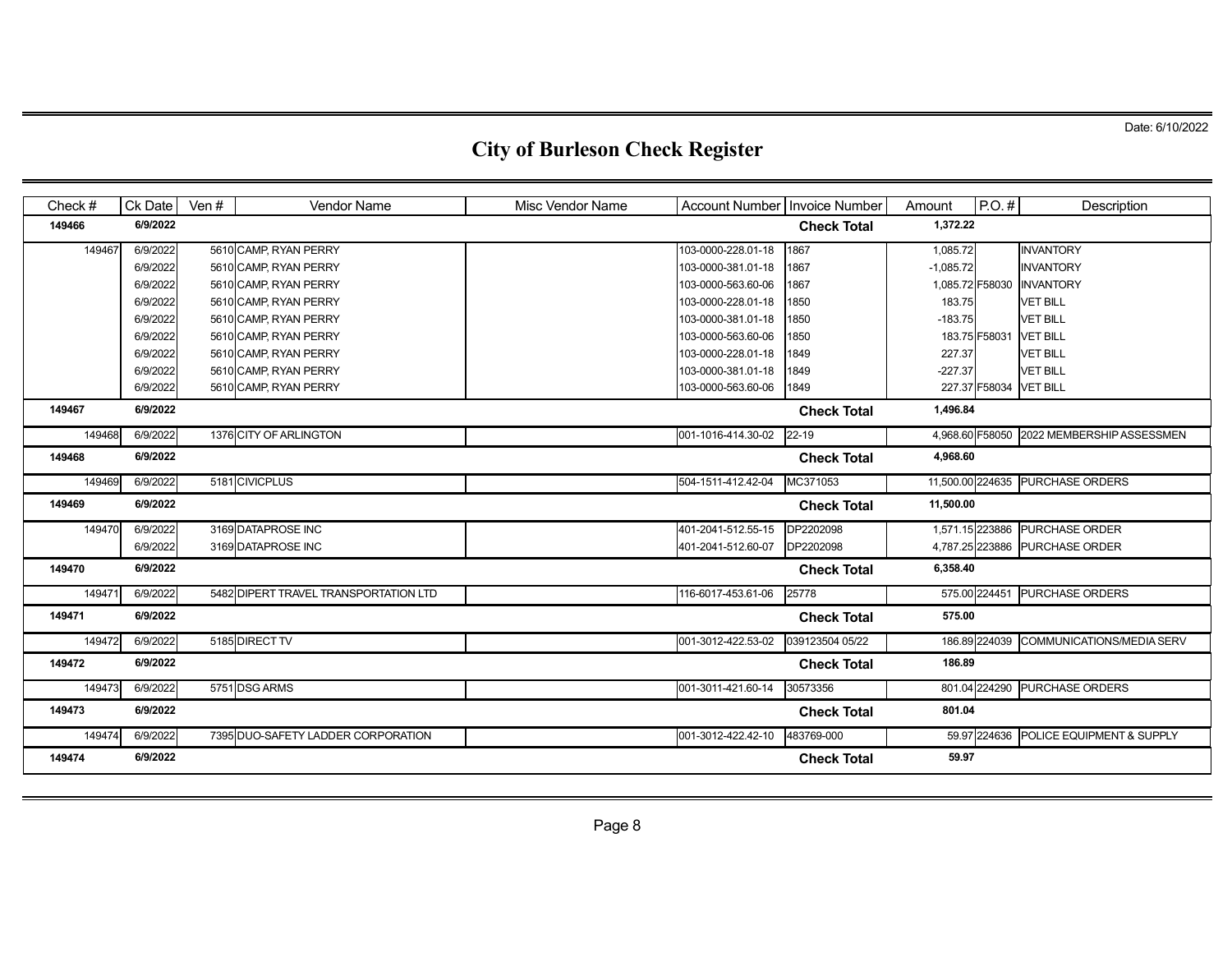| Check# | Ck Date  | Ven # | <b>Vendor Name</b>                | Misc Vendor Name   | Account Number   Invoice Number |                    | Amount           | $P.O.$ #      | Description                            |
|--------|----------|-------|-----------------------------------|--------------------|---------------------------------|--------------------|------------------|---------------|----------------------------------------|
| 149475 | 6/9/2022 |       | 9999995 MISC VENDOR - PARKS & REC | <b>Erin Norris</b> | 116-6017-344.10-01              | NOR060622          | 4.72             |               | <b>ERIN NORRIS-MBRSHIP TYPE</b>        |
| 149475 | 6/9/2022 |       |                                   |                    |                                 | <b>Check Total</b> | 4.72             |               |                                        |
| 149476 | 6/9/2022 |       | 6151 FLORES AND ASSOCIATES LLC    |                    | 505-1098-419.52-18              | 346771             |                  | 406.57 223771 | <b>PURCHASE ORDER</b>                  |
|        | 6/9/2022 |       | 6151 FLORES AND ASSOCIATES LLC    |                    | 505-1098-419.52-19              | 346771             |                  |               | 206.50 223771 PURCHASE ORDER           |
| 149476 | 6/9/2022 |       |                                   |                    |                                 | <b>Check Total</b> | 613.07           |               |                                        |
| 149477 | 6/9/2022 |       | 220 FREESE & NICHOLS INC          |                    | 001-5512-437.32-02              | 1336410            |                  |               | 2,901.47 222487 PURCHASE ORDER         |
|        | 6/9/2022 |       | 220 FREESE & NICHOLS INC          |                    | 470-7508-439.32-02              | 1336898            | 7.828.96 222604  |               | <b>PURCHASE ORDER</b>                  |
|        | 6/9/2022 |       | 220 FREESE & NICHOLS INC          |                    | 001-5512-437.32-02              | 1336411            |                  | 724.37 222754 | <b>PURCHASE ORDERS</b>                 |
|        | 6/9/2022 |       | 220 FREESE & NICHOLS INC          |                    | 352-5020-417.32-05              | 1336881            | 14,278.00 223504 |               | <b>PURCHASE ORDERS</b>                 |
|        | 6/9/2022 |       | 220 FREESE & NICHOLS INC          |                    | 001-5512-437.32-02              | 1337006            |                  |               | 19,723.71 224286 PURCHASE ORDERS       |
| 149477 | 6/9/2022 |       |                                   |                    |                                 | <b>Check Total</b> | 45,456.51        |               |                                        |
| 149478 | 6/9/2022 |       | 6853 HANSEN, TIMOTHY L.           |                    | 430-8111-533.72-98              | TH060122           |                  |               | 1.520.10 223360 PURCHASE ORDERS        |
|        | 6/9/2022 |       | 6853 HANSEN, TIMOTHY L.           |                    | 430-8111-533.72-98              | TH110121           |                  |               | 1,595.52 223360 PURCHASE ORDERS        |
| 149478 | 6/9/2022 |       |                                   |                    |                                 | <b>Check Total</b> | 3,115.62         |               |                                        |
| 149479 | 6/9/2022 |       | 5164 HOMETOWN MEDICAL EQUIPMENT   |                    | 001-3012-422.62-04              | 27842              |                  |               | 51.00 224091 WATER SEWAGE TREATMENT EQ |
| 149479 | 6/9/2022 |       |                                   |                    |                                 | <b>Check Total</b> | 51.00            |               |                                        |
| 149480 | 6/9/2022 |       | 5032 HOOT'S LAWN CARE, LLC        |                    | 106-0000-565.41-15              | 23037              |                  |               | 3,975.25 224042 PURCHASE ORDERS        |
|        | 6/9/2022 |       | 5032 HOOT'S LAWN CARE, LLC        |                    | 106-0000-565.41-15              | 23038              |                  |               | 7,411.00 224042 PURCHASE ORDERS        |
| 149480 | 6/9/2022 |       |                                   |                    |                                 | <b>Check Total</b> | 11,386.25        |               |                                        |
| 149481 | 6/9/2022 |       | 5481 HSA BANK                     |                    | 505-1098-419.52-18              | W390446            |                  |               | 277.50 223749 PURCHASE ORDER           |
| 149481 | 6/9/2022 |       |                                   |                    |                                 | <b>Check Total</b> | 277.50           |               |                                        |
| 149482 | 6/9/2022 |       | 7237 HUGHES, LOGAN DYLAN          |                    | 105-1021-564.55-08              | 060522             |                  |               | 500.00 223819 PURCHASE ORDERS          |
|        | 6/9/2022 |       | 7237 HUGHES, LOGAN DYLAN          |                    | 105-1021-564.55-08              | 060622             |                  |               | 500.00 223819 PURCHASE ORDERS          |
| 149482 | 6/9/2022 |       |                                   |                    |                                 | <b>Check Total</b> | 1,000.00         |               |                                        |
| 149483 | 6/9/2022 |       | 7334 IG 360                       |                    | 001-1011-412.80-13              | 1206068            |                  |               | 2,100.00 224634 PURCHASE ORDERS        |
| 149483 | 6/9/2022 |       |                                   |                    |                                 | <b>Check Total</b> | 2,100.00         |               |                                        |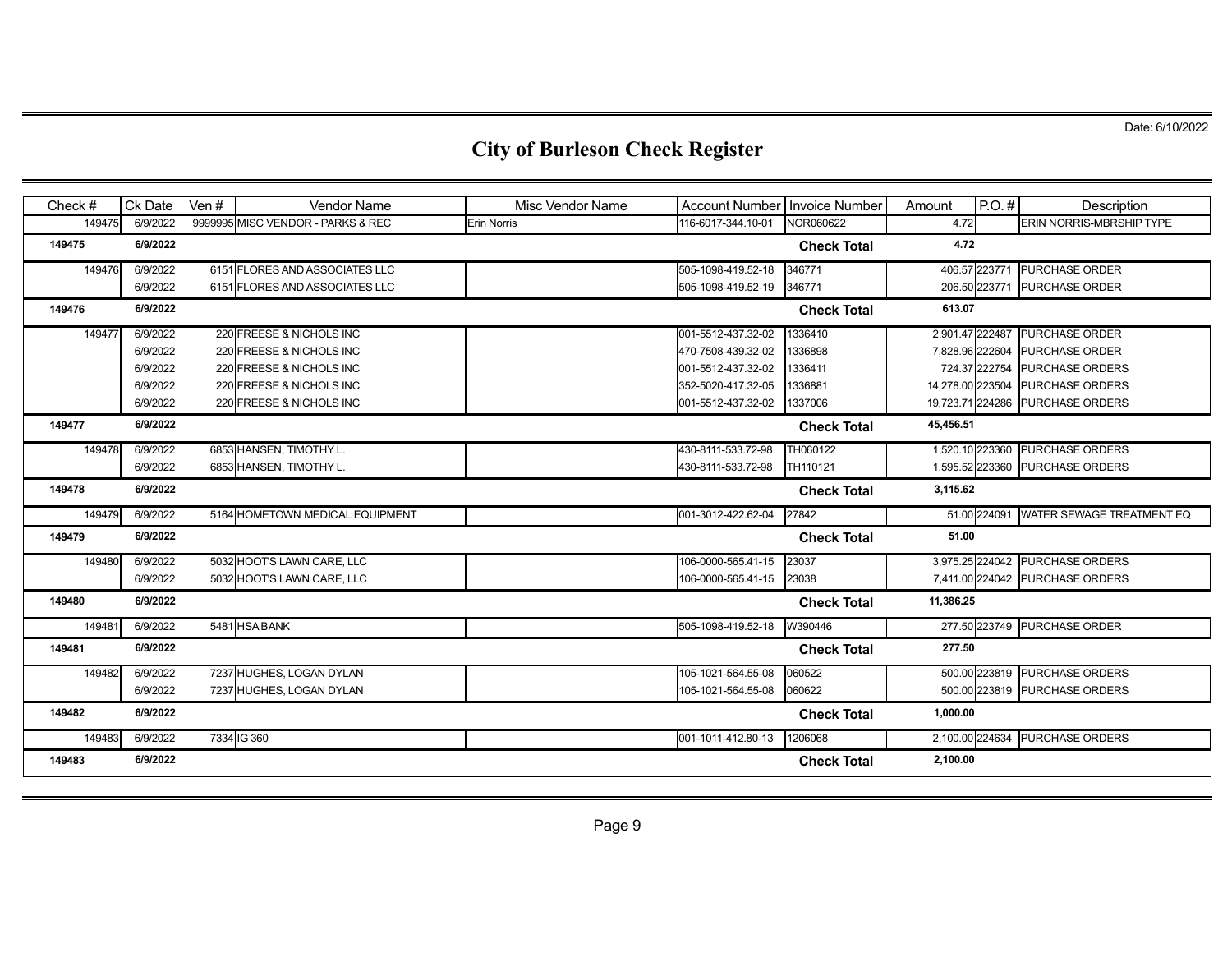| Check $#$ | Ck Date  | Ven $#$ | <b>Vendor Name</b>                    | Misc Vendor Name   | Account Number   Invoice Number |                    | Amount          | $P.O.$ #      | Description                      |
|-----------|----------|---------|---------------------------------------|--------------------|---------------------------------|--------------------|-----------------|---------------|----------------------------------|
| 149484    | 6/9/2022 |         | 6321 JASCO CONSTRUCTION LLC           |                    | 430-8111-533.72-98              | 3110               |                 |               | 3,299.50 224412 PURCHASE ORDERS  |
| 149484    | 6/9/2022 |         |                                       |                    |                                 | <b>Check Total</b> | 3,299.50        |               |                                  |
| 149485    | 6/9/2022 |         | 2163 LOWER COLORADO RIVER AUTHORITY   |                    | 401-4041-511.55-07              | LAB-0057938        |                 |               | 427.84 223742 PURCHASE ORDERS    |
| 149485    | 6/9/2022 |         |                                       |                    |                                 | <b>Check Total</b> | 427.84          |               |                                  |
| 149486    | 6/9/2022 |         | 6433 M-PAK INC                        |                    | 001-3011-421.60-13              | 101008-2           |                 |               | 103.68 224000 PURCHASE ORDERS    |
|           | 6/9/2022 |         | 6433 M-PAK INC                        |                    | 001-3011-421.60-13              | 102257-1           |                 |               | 53.06 224000 PURCHASE ORDERS     |
|           | 6/9/2022 |         | 6433 M-PAK INC                        |                    | 001-3011-421.60-13              | 105361             | 1,029.72 224000 |               | <b>PURCHASE ORDERS</b>           |
|           | 6/9/2022 |         | 6433 M-PAK INC                        |                    | 001-3011-421.60-13              | 104650             |                 | 660.22 224000 | <b>PURCHASE ORDERS</b>           |
|           | 6/9/2022 |         | 6433 M-PAK INC                        |                    | 001-3011-421.60-13              | 105574             |                 | 13.00 224000  | <b>PURCHASE ORDERS</b>           |
|           | 6/9/2022 |         | 6433 M-PAK INC                        |                    | 001-3011-421.60-13              | 105633             |                 | 590.64 224000 | <b>PURCHASE ORDERS</b>           |
|           | 6/9/2022 |         | 6433 M-PAK INC                        |                    | 001-3011-421.60-13              | 106261             |                 | 29.48 224000  | <b>PURCHASE ORDERS</b>           |
|           | 6/9/2022 |         | 6433 M-PAK INC                        |                    | 001-3011-421.60-13              | 105250-2           |                 | 65.06 224000  | <b>PURCHASE ORDERS</b>           |
|           | 6/9/2022 |         | 6433 M-PAK INC                        |                    | 001-3011-421.60-13              | 105633-1           |                 | 345.05 224000 | <b>PURCHASE ORDERS</b>           |
|           | 6/9/2022 |         | 6433 M-PAK INC                        |                    | 001-3011-421.60-13              | 105753             |                 | 56.16 224000  | <b>PURCHASE ORDERS</b>           |
|           | 6/9/2022 |         | 6433 M-PAK INC                        |                    | 001-3011-421.60-13              | 105956             |                 | 56.16 224000  | <b>PURCHASE ORDERS</b>           |
|           | 6/9/2022 |         | 6433 M-PAK INC                        |                    | 001-3011-421.60-13              | 106684             |                 |               | 46.79 224000 PURCHASE ORDERS     |
| 149486    | 6/9/2022 |         |                                       |                    |                                 | <b>Check Total</b> | 3,049.02        |               |                                  |
| 149487    | 6/9/2022 |         | 2189 MIDWEST TAPE                     |                    | 001-1611-451.53-02              | 502191650          |                 |               | 1,691.33 223724 PURCHASE ORDERS  |
|           | 6/9/2022 |         | 2189 MIDWEST TAPE                     |                    | 001-1611-451.69-03              | 502157185          |                 |               | 48.73 223726 PURCHASE ORDERS     |
|           | 6/9/2022 |         | 2189 MIDWEST TAPE                     |                    | 001-1611-451.69-03              | 502157187          |                 | 62.73 223726  | <b>PURCHASE ORDERS</b>           |
|           | 6/9/2022 |         | 2189 MIDWEST TAPE                     |                    | 001-1611-451.69-03              | 502188625          |                 | 130.47 223726 | <b>PURCHASE ORDERS</b>           |
|           | 6/9/2022 |         | 2189 MIDWEST TAPE                     |                    | 001-1611-451.60-29              | 502190358          |                 |               | 37.08 223726 PURCHASE ORDERS     |
| 149487    | 6/9/2022 |         |                                       |                    |                                 | <b>Check Total</b> | 1,970.34        |               |                                  |
| 149488    | 6/9/2022 |         | 2437 MIRANDA'S MEXICAN FOOD           |                    | 105-1021-564.82-13              | MMF060722          |                 |               | 10,000.00 223765 PURCHASE ORDERS |
| 149488    | 6/9/2022 |         |                                       |                    |                                 | <b>Check Total</b> | 10,000.00       |               |                                  |
| 149489    | 6/9/2022 |         | 9999993 MISC VENDOR - UTILITY BILLING | MY FLOORS DFW. LLC | 401-0000-275.30-00              | 000080385          | 52.99           |               | <b>FINAL BILL REFUND</b>         |
| 149489    | 6/9/2022 |         |                                       |                    |                                 | <b>Check Total</b> | 52.99           |               |                                  |
| 149490    | 6/9/2022 |         | 9999995 MISC VENDOR - PARKS & REC     | Norma Gonzalez     | 116-6017-344.10-00              | GON060722          | 275.00          |               | NORMA GONZALEZ SUMMER CAM        |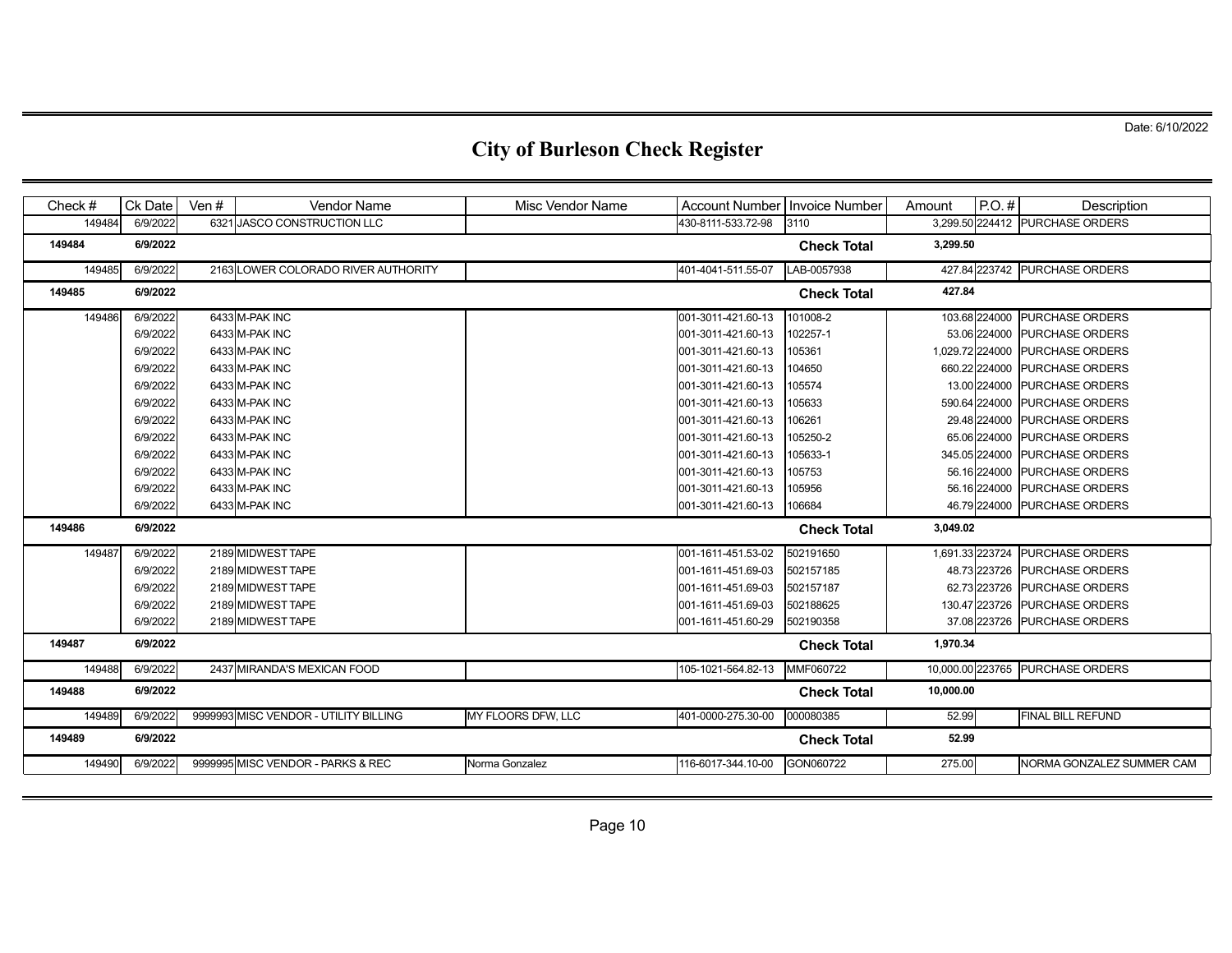| Check $#$ | Ck Date  | Ven $#$ | <b>Vendor Name</b>                     | Misc Vendor Name    | Account Number   Invoice Number |                    | Amount    | $P.O.$ #     | Description                           |
|-----------|----------|---------|----------------------------------------|---------------------|---------------------------------|--------------------|-----------|--------------|---------------------------------------|
| 149490    | 6/9/2022 |         |                                        |                     |                                 | <b>Check Total</b> | 275.00    |              |                                       |
| 149491    | 6/9/2022 |         | 4057 NORTEX CONCRETE LIFT              |                     | 001-4018-432.41-07              | COB060222          |           |              | 1,850.00 224535 ENGINGEERING SERVICES |
|           | 6/9/2022 |         | 4057 NORTEX CONCRETE LIFT              |                     | 001-4017-432.41-03              | COB060122          |           |              | 2,600.00 224590 BUILDER'S SUPPLIES    |
| 149491    | 6/9/2022 |         |                                        |                     |                                 | <b>Check Total</b> | 4,450.00  |              |                                       |
| 149492    | 6/9/2022 |         | 137 OCCUPATIONAL HEALTH CENTERS OF THE |                     | 001-1015-412.51-01              | 323363041          |           |              | 144.00 223852 PURCHASE ORDER          |
| 149492    | 6/9/2022 |         |                                        |                     |                                 | <b>Check Total</b> | 144.00    |              |                                       |
| 149493    | 6/9/2022 |         | 7386 ODP BUSINESS SOLUTIONS, LLC.      |                     | 001-3011-421.60-01              | 244176459001       |           |              | 162.08 224571 PURCHASE ORDERS         |
|           | 6/9/2022 |         | 7386 ODP BUSINESS SOLUTIONS, LLC.      |                     | 001-3011-421.60-01              | 239267324003       |           | 6.59 224571  | <b>PURCHASE ORDERS</b>                |
|           | 6/9/2022 |         | 7386 ODP BUSINESS SOLUTIONS, LLC.      |                     | 001-3011-421.60-01              | 239267324002       |           | 13.69 224571 | <b>PURCHASE ORDERS</b>                |
| 149493    | 6/9/2022 |         |                                        |                     |                                 | <b>Check Total</b> | 182.36    |              |                                       |
| 149494    | 6/9/2022 |         | 6104 PACE ANALYTICAL SERVICES INC      |                     | 001-5512-437.55-07              | 22751495618        |           |              | 22.00 224191 PURCHASE ORDERS          |
| 149494    | 6/9/2022 |         |                                        |                     |                                 | <b>Check Total</b> | 22.00     |              |                                       |
| 149495    | 6/9/2022 |         | 9999994 MISC VENDOR - MUNICIPAL COURT  | PAUL WILLIAM ECHOLS | 001-3015-351.12-00              | 22-02431           | 145.00    |              | CASE REFUND E0027910-1                |
| 149495    | 6/9/2022 |         |                                        |                     |                                 | <b>Check Total</b> | 145.00    |              |                                       |
| 149496    | 6/9/2022 |         | 6994 PERRY WEATHER CONSULTING, INC.    |                     | 116-6018-453.74-05              | 3599               |           |              | 13,400.00 224280 PURCHASE ORDERS      |
| 149496    | 6/9/2022 |         |                                        |                     |                                 | <b>Check Total</b> | 13,400.00 |              |                                       |
| 149497    | 6/9/2022 |         | 5910 PETTY CASH                        |                     | 001-1611-451.50-08              | PC060822           | 8.54      |              | CADENHEAD MILEAGE REIMB               |
|           | 6/9/2022 |         | 5910 PETTY CASH                        |                     | 001-1611-451.80-13              | PC060822           | 22.32     |              | <b>CADENHEAD EVENT REIMB</b>          |
|           | 6/9/2022 |         | 5910 PETTY CASH                        |                     | 001-2011-413.50-08              | PC060822           | 11.35     |              | <b>GLOVER MILEAGE REIMB</b>           |
|           | 6/9/2022 |         | 5910 PETTY CASH                        |                     | 001-1611-451.50-08              | PC060822           | 31.59     |              | <b>CADENHEAD MILEAGE REIMB</b>        |
|           | 6/9/2022 |         | 5910 PETTY CASH                        |                     | 001-3011-421.50-03              | PC060822           | 25.00     |              | <b>MARTIN PD PARKING REIMB</b>        |
|           | 6/9/2022 |         | 5910 PETTY CASH                        |                     | 001-1412-411.80-13              | PC060822           | 26.25     |              | COUNCIL MEETING FOOD                  |
|           | 6/9/2022 |         | 5910 PETTY CASH                        |                     | 001-1611-451.50-08              | PC060822           | 18.37     |              | <b>CADENHEAD MILEAGE REIMB</b>        |
|           | 6/9/2022 |         | 5910 PETTY CASH                        |                     | 116-6017-453.50-08              | PC060822           | 13.44     |              | <b>RUDD MILEAGE REIMB</b>             |
|           | 6/9/2022 |         | 5910 PETTY CASH                        |                     | 001-1611-451.50-08              | PC060822           | 13.81     |              | <b>CADENHEAD MILEAGE REIMB</b>        |
|           | 6/9/2022 |         | 5910 PETTY CASH                        |                     | 001-1611-451.50-08              | PC060822           | 6.38      |              | <b>SKUNDBERG MILEAGE REIMB</b>        |
|           | 6/9/2022 |         | 5910 PETTY CASH                        |                     | 401-2041-512.60-11              | PC060822           | 19.92     |              | SANDOVAL WATER FOR TECHS              |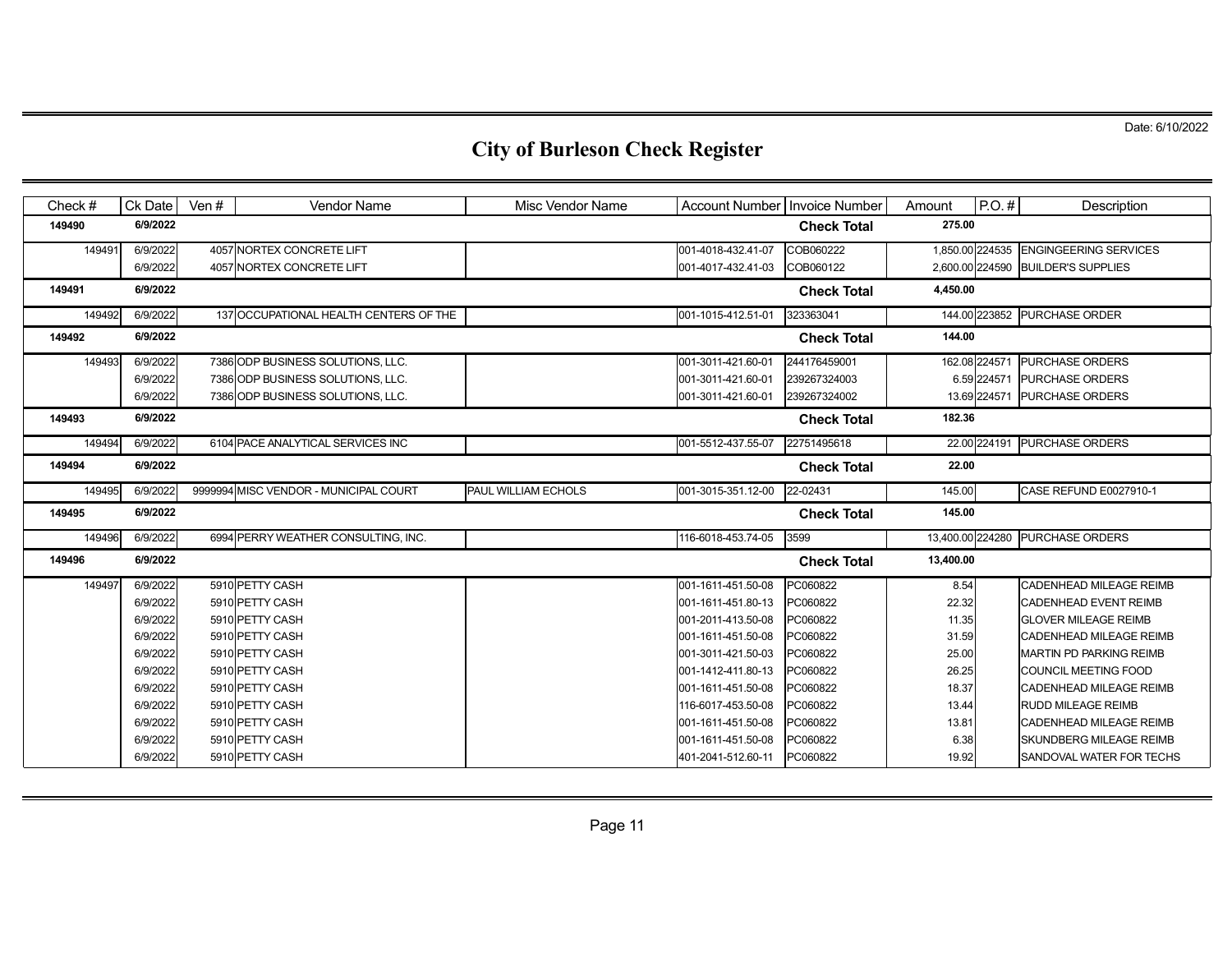| Check $#$          | Ck Date  | Ven $#$ | <b>Vendor Name</b>            | Misc Vendor Name | Account Number   Invoice Number |                       | Amount           | $P.O.$ #      | Description                            |
|--------------------|----------|---------|-------------------------------|------------------|---------------------------------|-----------------------|------------------|---------------|----------------------------------------|
| 149497             | 6/9/2022 |         | 5910 PETTY CASH               |                  | 001-2011-413.50-08              | PC060822              | 5.97             |               | GAY MILEAGE REIMB                      |
|                    | 6/9/2022 |         | 5910 PETTY CASH               |                  | 001-1413-412.50-08              | PC060822              | 37.79            |               | K.GOODMAN MILEAGE REIMB                |
|                    | 6/9/2022 |         | 5910 PETTY CASH               |                  | 001-3012-422.50-08              | PC060822              | 35.98            |               | <b>MENCHACA MILEAGE REIMB</b>          |
|                    | 6/9/2022 |         | 5910 PETTY CASH               |                  | 401-4041-511.50-01              | PC060822              | 25.00            |               | RODRIGUEZ TCEQ FEE REIMB               |
|                    | 6/9/2022 |         | 5910 PETTY CASH               |                  | 001-1011-412.50-05              | PC060822              | 35.08            |               | <b>LANGLEY LUNCH MEETING</b>           |
|                    | 6/9/2022 |         | 5910 PETTY CASH               |                  | 001-1611-451.50-08              | PC060822              | 24.10            |               | CADENHEAD MILEAGE REIMB                |
|                    | 6/9/2022 |         | 5910 PETTY CASH               |                  | 001-1611-451.50-08              | PC060822              | 4.45             |               | SKUNDBERG MILEAGE REIMB                |
|                    | 6/9/2022 |         | 5910 PETTY CASH               |                  | 001-3011-421.62-05              | PC060822              | 30.53            |               | O'HERN CERT DINNER                     |
|                    | 6/9/2022 |         | 5910 PETTY CASH               |                  | 001-3011-421.64-03              | PC060822              | 42.84            |               | PILGRIM FUEL CITY CAR                  |
|                    | 6/9/2022 |         | 5910 PETTY CASH               |                  | 001-3012-422.50-08              | PC060822              | 25.16            |               | <b>MENCHACA MILEAGE REIMB</b>          |
|                    | 6/9/2022 |         | 5910 PETTY CASH               |                  | 001-1611-451.50-08              | PC060822              | 7.14             |               | CADENHEAD MILEAGE REIMB                |
| 149497             | 6/9/2022 |         |                               |                  |                                 | <b>Check Total</b>    | 471.01           |               |                                        |
| 149498             | 6/9/2022 |         | 5910 PETTY CASH               |                  | 401-4041-511.50-01              | <b>WATER PC060822</b> | 25.00            |               | <b>LICENSE TEST FEE BLACK</b>          |
|                    | 6/9/2022 |         | 5910 PETTY CASH               |                  | 401-4041-511.50-01              | <b>WATER PC060822</b> | 25.00            |               | <b>LICENSE TEST LANCASTER</b>          |
|                    | 6/9/2022 |         | 5910 PETTY CASH               |                  | 401-4041-511.50-01              | <b>WATER PC060822</b> | 25.00            |               | <b>LICENSE TEST FEE JACOBS</b>         |
|                    | 6/9/2022 |         | 5910 PETTY CASH               |                  | 401-4041-511.50-01              | <b>WATER PC060822</b> | 25.00            |               | <b>LICENSE TEST FEE HOLDER</b>         |
|                    | 6/9/2022 |         | 5910 PETTY CASH               |                  | 401-4041-511.50-01              | <b>WATER PC060822</b> | 25.00            |               | <b>LICENSE TEST FEE GOMES</b>          |
|                    | 6/9/2022 |         | 5910 PETTY CASH               |                  | 401-4041-511.50-01              | <b>WATER PC060822</b> | 25.00            |               | LICENSE TEST FEE RAMENO                |
|                    | 6/9/2022 |         | 5910 PETTY CASH               |                  | 401-4041-511.50-01              | <b>WATER PC060822</b> | 25.00            |               | <b>LICENSE TEST FEE BLACK</b>          |
|                    | 6/9/2022 |         | 5910 PETTY CASH               |                  | 401-4041-511.50-01              | <b>WATER PC060822</b> | 11.00            |               | TANKER ENDORSEMENT JACOBS              |
| 149498             | 6/9/2022 |         |                               |                  |                                 | <b>Check Total</b>    | 186.00           |               |                                        |
| 149499             | 6/9/2022 |         | 396 PITNEY BOWES              |                  | 001-2014-413.42-01              | 3315737683            |                  |               | 503.82 223842 OFFICE MACHINES & ACCESS |
| 149499             | 6/9/2022 |         |                               |                  |                                 | <b>Check Total</b>    | 503.82           |               |                                        |
| 149500             | 6/9/2022 |         | 602 PROFESSIONAL TURF PRODUCT |                  | 402-8013-521.41-02              | 1571359-00            |                  | 49.92 224644  | <b>PURCHASE ORDERS</b>                 |
|                    | 6/9/2022 |         | 602 PROFESSIONAL TURF PRODUCT |                  | 402-8013-521.41-02              | 1571967-00            |                  | 472.86 224644 | <b>PURCHASE ORDERS</b>                 |
|                    | 6/9/2022 |         | 602 PROFESSIONAL TURF PRODUCT |                  | 402-8013-521.41-02              | 602877-00             |                  | 711.51 224644 | <b>PURCHASE ORDERS</b>                 |
| 149500             | 6/9/2022 |         |                               |                  |                                 | <b>Check Total</b>    | 1,234.29         |               |                                        |
| 14950 <sup>-</sup> | 6/9/2022 |         | 653 PYRO SHOWS OF TEXAS INC   |                  | 001-6012-453.80-13              | 22TX99                | 17,500.00 224630 |               | <b>PURCHASE ORDERS</b>                 |
| 149501             | 6/9/2022 |         |                               |                  |                                 | <b>Check Total</b>    | 17,500.00        |               |                                        |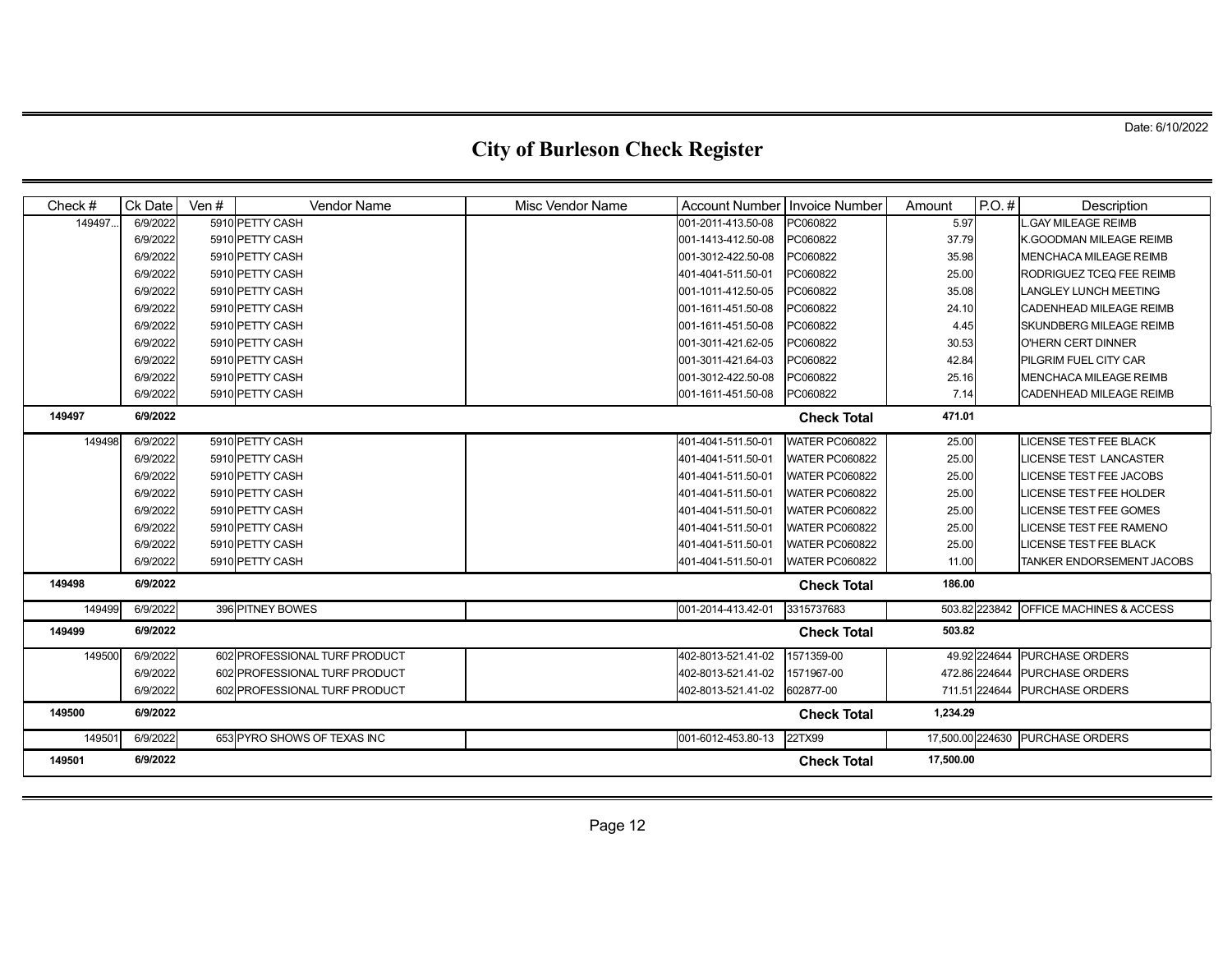| Check $#$ | <b>Ck Date</b> | Ven $#$ | <b>Vendor Name</b>                    | Misc Vendor Name | Account Number   Invoice Number |                    | Amount          | $P.O.$ #      | Description                     |
|-----------|----------------|---------|---------------------------------------|------------------|---------------------------------|--------------------|-----------------|---------------|---------------------------------|
| 149502    | 6/9/2022       |         | 7297 RAM TOOL CONSTRUCTION SUPPLY CO. |                  | 001-4017-432.41-03              | 9503577639         |                 | 741.85 224611 | ROAD/HIGHWAY EQUIPMENT          |
|           | 6/9/2022       |         | 7297 RAM TOOL CONSTRUCTION SUPPLY CO. |                  | 001-4017-432.41-03              | 9503589108         |                 | 808.13 224611 | ROAD/HIGHWAY EQUIPMENT          |
| 149502    | 6/9/2022       |         |                                       |                  |                                 | <b>Check Total</b> | 1,549.98        |               |                                 |
| 149503    | 6/9/2022       |         | 591 REDDY ICE - 311                   |                  | 001-4017-432.60-14              | 3101488265         |                 |               | 101.10 223840 PURCHASE ORDERS   |
|           | 6/9/2022       |         | 591 REDDY ICE - 311                   |                  | 401-4041-511.60-14              | 3101488265         |                 | 101.10 223840 | <b>PURCHASE ORDERS</b>          |
| 149503    | 6/9/2022       |         |                                       |                  |                                 | <b>Check Total</b> | 202.20          |               |                                 |
| 149504    | 6/9/2022       |         | 798 SAND & GRAVEL TO GO               |                  | 001-4017-432.41-03              | S&GMAY22           | 1,700.00 223687 |               | <b>ENGINGEERING SERVICES</b>    |
| 149504    | 6/9/2022       |         |                                       |                  |                                 | <b>Check Total</b> | 1,700.00        |               |                                 |
| 149505    | 6/9/2022       |         | 2652 STAPLES ADVANTAGE - IN STORE     |                  | 001-1015-412.60-01              | 3508715220         |                 |               | 118.33 224229 PURCHASE ORDERS   |
| 149505    | 6/9/2022       |         |                                       |                  |                                 | <b>Check Total</b> | 118.33          |               |                                 |
| 149506    | 6/9/2022       |         | 6385 STEALTH PARTNER GROUP            |                  | 505-1098-419.52-12              | SG060722           |                 |               | 60,498.62 224160 PURCHASE ORDER |
| 149506    | 6/9/2022       |         |                                       |                  |                                 | <b>Check Total</b> | 60,498.62       |               |                                 |
| 149507    | 6/9/2022       |         | 7101 STEVEN N. MARTIN, M.D., P.A.     |                  | 001-3012-422.35-02              | SM053122           | 4,000.00 223899 |               | <b>HEALTH RELATED SERVICES</b>  |
| 149507    | 6/9/2022       |         |                                       |                  |                                 | <b>Check Total</b> | 4,000.00        |               |                                 |
| 149508    | 6/9/2022       |         | 6768 SYMETRA LIFE INSURANCE COMPANY   |                  | 001-0000-202.04-18              | 6012022            | 3,627.97        |               | Symetra-June                    |
|           | 6/9/2022       |         | 6768 SYMETRA LIFE INSURANCE COMPANY   |                  | 001-0000-202.04-22              | 6012022            | 3,793.78        |               | Symetra-June                    |
|           | 6/9/2022       |         | 6768 SYMETRA LIFE INSURANCE COMPANY   |                  | 001-0000-202.04-30              | 6012022            | 612.00          |               | Symetra-June                    |
|           | 6/9/2022       |         | 6768 SYMETRA LIFE INSURANCE COMPANY   |                  | 001-0000-202.04-33              | 6012022            | 4,342.15        |               | Symetra-June                    |
|           | 6/9/2022       |         | 6768 SYMETRA LIFE INSURANCE COMPANY   |                  | 001-0000-202.04-34              | 6012022            | 1,110.10        |               | Symetra-June                    |
|           | 6/9/2022       |         | 6768 SYMETRA LIFE INSURANCE COMPANY   |                  | 001-0000-202.04-35              | 6012022            | 1,327.34        |               | Symetra-June                    |
|           | 6/9/2022       |         | 6768 SYMETRA LIFE INSURANCE COMPANY   |                  | 001-0000-202.04-37              | 6012022            | 5,302.65        |               | Symetra-June                    |
|           | 6/9/2022       |         | 6768 SYMETRA LIFE INSURANCE COMPANY   |                  | 106-0000-202.04-18              | 6012022            | 19.03           |               | Symetra-June                    |
|           | 6/9/2022       |         | 6768 SYMETRA LIFE INSURANCE COMPANY   |                  | 106-0000-202.04-22              | 6012022            | 20.28           |               | Symetra-June                    |
|           | 6/9/2022       |         | 6768 SYMETRA LIFE INSURANCE COMPANY   |                  | 106-0000-202.04-30              | 6012022            | 8.00            |               | Symetra-June                    |
|           | 6/9/2022       |         | 6768 SYMETRA LIFE INSURANCE COMPANY   |                  | 106-0000-202.04-33              | 6012022            | 38.00           |               | Symetra-June                    |
|           | 6/9/2022       |         | 6768 SYMETRA LIFE INSURANCE COMPANY   |                  | 106-0000-202.04-34              | 6012022            | 30.30           |               | Symetra-June                    |
|           | 6/9/2022       |         | 6768 SYMETRA LIFE INSURANCE COMPANY   |                  | 106-0000-202.04-35              | 6012022            | 6.96            |               | Symetra-June                    |
|           |                |         |                                       |                  |                                 |                    | 28.07           |               | Symetra-June                    |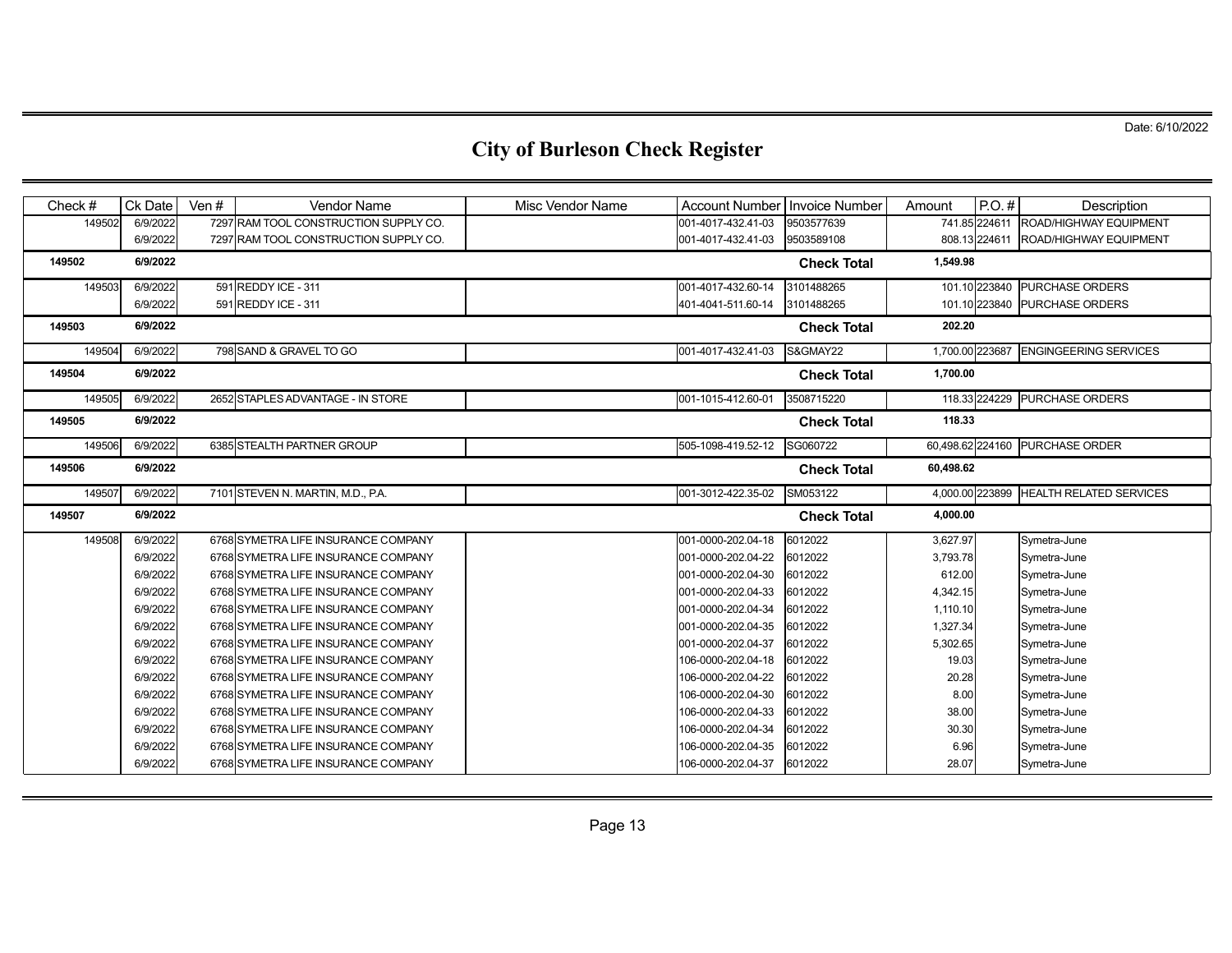| Check $#$ | Ck Date  | Ven $#$ | <b>Vendor Name</b>                  | <b>Misc Vendor Name</b> | <b>Account Number</b> | <b>Invoice Number</b> | Amount | $P.O.$ # | Description  |
|-----------|----------|---------|-------------------------------------|-------------------------|-----------------------|-----------------------|--------|----------|--------------|
| 149508.   | 6/9/2022 |         | 6768 SYMETRA LIFE INSURANCE COMPANY |                         | 110-0000-202.04-18    | 6012022               | 32.96  |          | Symetra-June |
|           | 6/9/2022 |         | 6768 SYMETRA LIFE INSURANCE COMPANY |                         | 110-0000-202.04-22    | 6012022               | 34.22  |          | Symetra-June |
|           | 6/9/2022 |         | 6768 SYMETRA LIFE INSURANCE COMPANY |                         | 110-0000-202.04-30    | 6012022               | 8.00   |          | Symetra-June |
|           | 6/9/2022 |         | 6768 SYMETRA LIFE INSURANCE COMPANY |                         | 110-0000-202.04-33    | 6012022               | 25.50  |          | Symetra-June |
|           | 6/9/2022 |         | 6768 SYMETRA LIFE INSURANCE COMPANY |                         | 110-0000-202.04-34    | 6012022               | 2.00   |          | Symetra-June |
|           | 6/9/2022 |         | 6768 SYMETRA LIFE INSURANCE COMPANY |                         | 110-0000-202.04-35    | 6012022               | 12.06  |          | Symetra-June |
|           | 6/9/2022 |         | 6768 SYMETRA LIFE INSURANCE COMPANY |                         | 110-0000-202.04-37    | 6012022               | 48.60  |          | Symetra-June |
|           | 6/9/2022 |         | 6768 SYMETRA LIFE INSURANCE COMPANY |                         | 114-0000-202.04-18    | 6012022               | 11.56  |          | Symetra-June |
|           | 6/9/2022 |         | 6768 SYMETRA LIFE INSURANCE COMPANY |                         | 114-0000-202.04-22    | 6012022               | 12.26  |          | Symetra-June |
|           | 6/9/2022 |         | 6768 SYMETRA LIFE INSURANCE COMPANY |                         | 114-0000-202.04-35    | 6012022               | 4.23   |          | Symetra-June |
|           | 6/9/2022 |         | 6768 SYMETRA LIFE INSURANCE COMPANY |                         | 114-0000-202.04-37    | 6012022               | 16.98  |          | Symetra-June |
|           | 6/9/2022 |         | 6768 SYMETRA LIFE INSURANCE COMPANY |                         | 116-0000-202.04-18    | 6012022               | 183.57 |          | Symetra-June |
|           | 6/9/2022 |         | 6768 SYMETRA LIFE INSURANCE COMPANY |                         | 116-0000-202.04-22    | 6012022               | 195.15 |          | Symetra-June |
|           | 6/9/2022 |         | 6768 SYMETRA LIFE INSURANCE COMPANY |                         | 116-0000-202.04-30    | 6012022               | 32.00  |          | Symetra-June |
|           | 6/9/2022 |         | 6768 SYMETRA LIFE INSURANCE COMPANY |                         | 116-0000-202.04-33    | 6012022               | 214.80 |          | Symetra-June |
|           | 6/9/2022 |         | 6768 SYMETRA LIFE INSURANCE COMPANY |                         | 116-0000-202.04-34    | 6012022               | 35.75  |          | Symetra-June |
|           | 6/9/2022 |         | 6768 SYMETRA LIFE INSURANCE COMPANY |                         | 116-0000-202.04-35    | 6012022               | 67.17  |          | Symetra-June |
|           | 6/9/2022 |         | 6768 SYMETRA LIFE INSURANCE COMPANY |                         | 116-0000-202.04-37    | 6012022               | 270.18 |          | Symetra-June |
|           | 6/9/2022 |         | 6768 SYMETRA LIFE INSURANCE COMPANY |                         | 401-0000-202.04-18    | 6012022               | 212.04 |          | Symetra-June |
|           | 6/9/2022 |         | 6768 SYMETRA LIFE INSURANCE COMPANY |                         | 401-0000-202.04-22    | 6012022               | 225.17 |          | Symetra-June |
|           | 6/9/2022 |         | 6768 SYMETRA LIFE INSURANCE COMPANY |                         | 401-0000-202.04-30    | 6012022               | 48.00  |          | Symetra-June |
|           | 6/9/2022 |         | 6768 SYMETRA LIFE INSURANCE COMPANY |                         | 401-0000-202.04-33    | 6012022               | 116.60 |          | Symetra-June |
|           | 6/9/2022 |         | 6768 SYMETRA LIFE INSURANCE COMPANY |                         | 401-0000-202.04-34    | 6012022               | 42.00  |          | Symetra-June |
|           | 6/9/2022 |         | 6768 SYMETRA LIFE INSURANCE COMPANY |                         | 401-0000-202.04-35    | 6012022               | 77.58  |          | Symetra-June |
|           | 6/9/2022 |         | 6768 SYMETRA LIFE INSURANCE COMPANY |                         | 401-0000-202.04-37    | 6012022               | 311.79 |          | Symetra-June |
|           | 6/9/2022 |         | 6768 SYMETRA LIFE INSURANCE COMPANY |                         | 402-0000-202.04-18    | 6012022               | 87.26  |          | Symetra-June |
|           | 6/9/2022 |         | 6768 SYMETRA LIFE INSURANCE COMPANY |                         | 402-0000-202.04-22    | 6012022               | 98.64  |          | Symetra-June |
|           | 6/9/2022 |         | 6768 SYMETRA LIFE INSURANCE COMPANY |                         | 402-0000-202.04-30    | 6012022               | 18.00  |          | Symetra-June |
|           | 6/9/2022 |         | 6768 SYMETRA LIFE INSURANCE COMPANY |                         | 402-0000-202.04-33    | 6012022               | 27.35  |          | Symetra-June |
|           | 6/9/2022 |         | 6768 SYMETRA LIFE INSURANCE COMPANY |                         | 402-0000-202.04-34    | 6012022               | 7.70   |          | Symetra-June |
|           | 6/9/2022 |         | 6768 SYMETRA LIFE INSURANCE COMPANY |                         | 402-0000-202.04-35    | 6012022               | 31.92  |          | Symetra-June |
|           | 6/9/2022 |         | 6768 SYMETRA LIFE INSURANCE COMPANY |                         | 402-0000-202.04-37    | 6012022               | 136.56 |          | Symetra-June |
|           | 6/9/2022 |         | 6768 SYMETRA LIFE INSURANCE COMPANY |                         | 501-0000-202.04-18    | 6012022               | 40.01  |          | Symetra-June |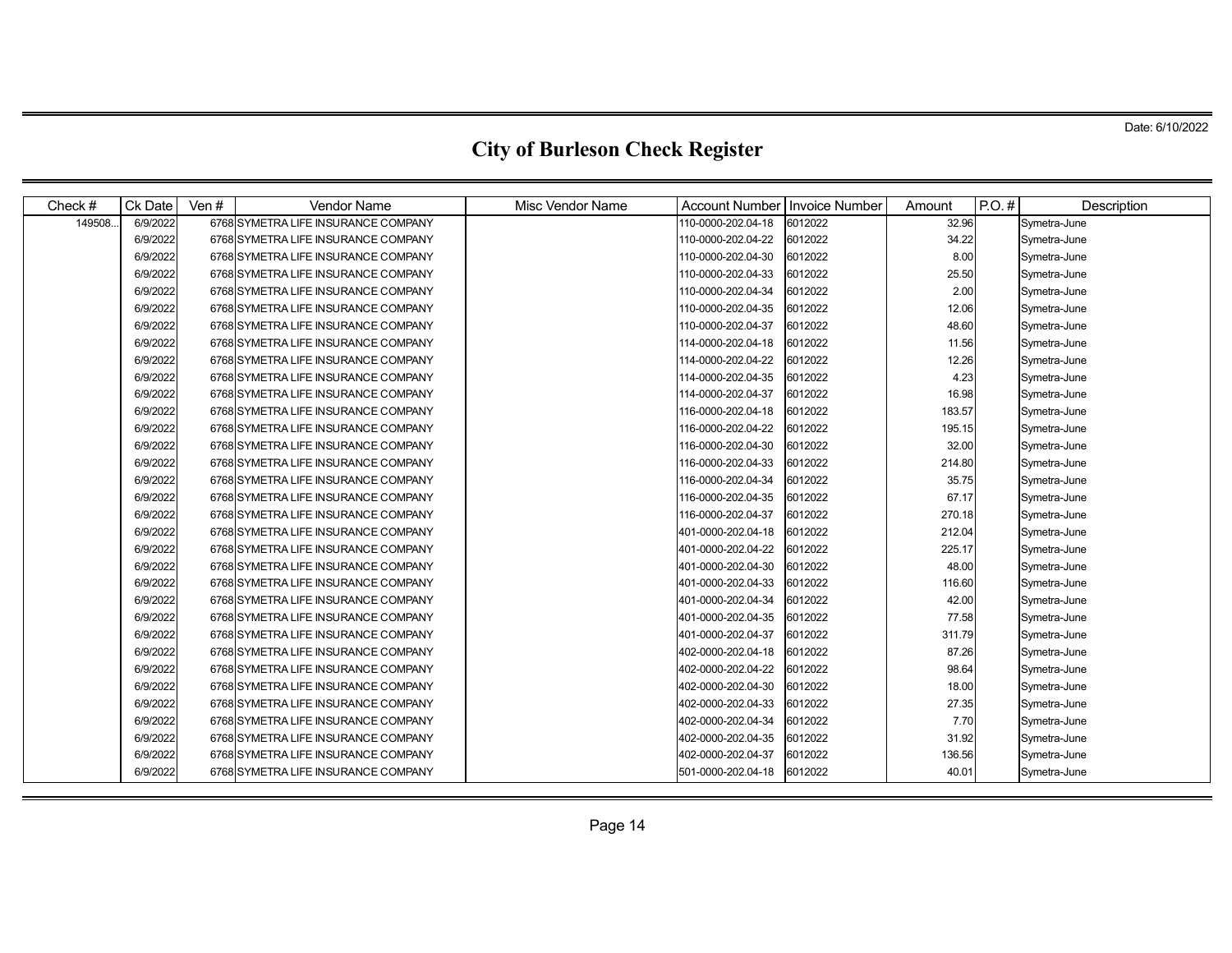| Check#  | Ck Date  | Ven $#$ | <b>Vendor Name</b>                  | <b>Misc Vendor Name</b> | Account Number   Invoice Number |                    | Amount          | $P.O.$ #      | Description                             |
|---------|----------|---------|-------------------------------------|-------------------------|---------------------------------|--------------------|-----------------|---------------|-----------------------------------------|
| 149508. | 6/9/2022 |         | 6768 SYMETRA LIFE INSURANCE COMPANY |                         | 501-0000-202.04-22              | 6012022            | 42.66           |               | Symetra-June                            |
|         | 6/9/2022 |         | 6768 SYMETRA LIFE INSURANCE COMPANY |                         | 501-0000-202.04-30              | 6012022            | 14.00           |               | Symetra-June                            |
|         | 6/9/2022 |         | 6768 SYMETRA LIFE INSURANCE COMPANY |                         | 501-0000-202.04-33              | 6012022            | 55.00           |               | Symetra-June                            |
|         | 6/9/2022 |         | 6768 SYMETRA LIFE INSURANCE COMPANY |                         | 501-0000-202.04-34              | 6012022            | 5.25            |               | Symetra-June                            |
|         | 6/9/2022 |         | 6768 SYMETRA LIFE INSURANCE COMPANY |                         | 501-0000-202.04-35              | 6012022            | 14.64           |               | Symetra-June                            |
|         | 6/9/2022 |         | 6768 SYMETRA LIFE INSURANCE COMPANY |                         | 501-0000-202.04-37              | 6012022            | 59.05           |               | Symetra-June                            |
|         | 6/9/2022 |         | 6768 SYMETRA LIFE INSURANCE COMPANY |                         | 504-0000-202.04-18              | 6012022            | 155.19          |               | Symetra-June                            |
|         | 6/9/2022 |         | 6768 SYMETRA LIFE INSURANCE COMPANY |                         | 504-0000-202.04-22              | 6012022            | 162.74          |               | Symetra-June                            |
|         | 6/9/2022 |         | 6768 SYMETRA LIFE INSURANCE COMPANY |                         | 504-0000-202.04-30              | 6012022            | 14.00           |               | Symetra-June                            |
|         | 6/9/2022 |         | 6768 SYMETRA LIFE INSURANCE COMPANY |                         | 504-0000-202.04-33              | 6012022            | 105.30          |               | Symetra-June                            |
|         | 6/9/2022 |         | 6768 SYMETRA LIFE INSURANCE COMPANY |                         | 504-0000-202.04-35              | 6012022            | 56.78           |               | Symetra-June                            |
|         | 6/9/2022 |         | 6768 SYMETRA LIFE INSURANCE COMPANY |                         | 504-0000-202.04-37              | 6012022            | 228.99          |               | Symetra-June                            |
| 149508  | 6/9/2022 |         |                                     |                         |                                 | <b>Check Total</b> | 23,867.84       |               |                                         |
| 149509  | 6/9/2022 |         | 9999995 MISC VENDOR - PARKS & REC   | Teresa McLaurine        | 116-6017-344.10-00              | MCL060622          | 15.00           |               | <b>TERESA MCLAURINE OVERPAID</b>        |
| 149509  | 6/9/2022 |         |                                     |                         |                                 | <b>Check Total</b> | 15.00           |               |                                         |
| 14951   | 6/9/2022 |         | 495 TARRANT COUNTY COLLEGE          |                         | 001-3012-422.50-03              | NW121105           |                 | 265.00 224638 | <b>EQUIP MAINT &amp; REPAIR SERV</b>    |
| 149510  | 6/9/2022 |         |                                     |                         |                                 | <b>Check Total</b> | 265.00          |               |                                         |
| 14951   | 6/9/2022 |         | 3336 TAYLOR MADE GOLF COMPANY INC.  |                         | 402-8012-521.90-05              | 35979175           |                 | 212.27 223890 | <b>PURCHASE ORDERS</b>                  |
| 149511  | 6/9/2022 |         |                                     |                         |                                 | <b>Check Total</b> | 212.27          |               |                                         |
| 149512  | 6/9/2022 |         | 505 TAYLOR OLSON ADKINS SRALLA      |                         | 001-1016-414.30-01              | 262/174/11         | 14,410.21       |               | 1917-001M GENERAL APR                   |
|         | 6/9/2022 |         | 505 TAYLOR OLSON ADKINS SRALLA      |                         | 001-1016-414.30-01              | 262/174/11         | 6,708.75        |               | 1917-065M FAGEN V HOMES                 |
|         | 6/9/2022 |         | 505 TAYLOR OLSON ADKINS SRALLA      |                         | 001-3015-423.31-01              | 262/174/11         | 4,730.26        |               | 1917-028M MUNI COURT APR                |
| 149512  | 6/9/2022 |         |                                     |                         |                                 | <b>Check Total</b> | 25,849.22       |               |                                         |
| 149513  | 6/9/2022 |         | 5608 TEAGUE NALL AND PERKINS INC    |                         | 470-7506-439.32-02              | 21325-06           | 2.562.12 223620 |               | <b>CONSULTING SERVICES</b>              |
|         | 6/9/2022 |         | 5608 TEAGUE NALL AND PERKINS INC    |                         | 470-7500-439.79-98              | 21502-04           |                 |               | 15,187.35 224185 PURCHASE ORDERS        |
| 149513  | 6/9/2022 |         |                                     |                         |                                 | <b>Check Total</b> | 17,749.47       |               |                                         |
| 149514  | 6/9/2022 |         | 26 TEXASBIT                         |                         | 001-4017-432.41-03              | 201077249          |                 | 673.40 223752 | ROAD/HWY MATERIALS ASPHLT               |
|         | 6/9/2022 |         | 26 TEXASBIT                         |                         | 001-4017-432.41-03              | 201077668          |                 |               | 480.35 223752 ROAD/HWY MATERIALS ASPHLT |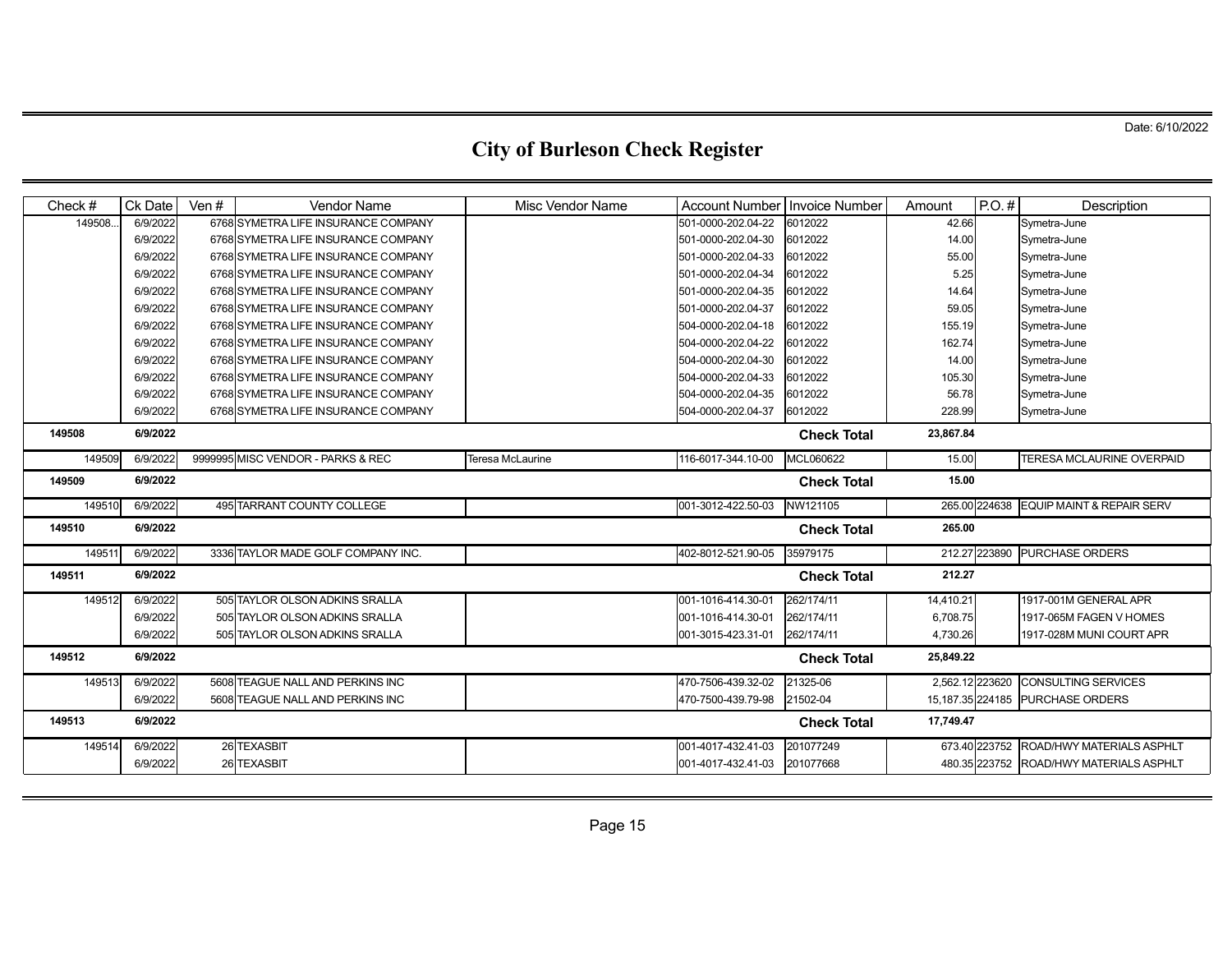| Check# | Ck Date  | Ven $#$ | <b>Vendor Name</b>                       | Misc Vendor Name | Account Number   Invoice Number |                    | Amount          | $P.O.$ #      | Description                            |
|--------|----------|---------|------------------------------------------|------------------|---------------------------------|--------------------|-----------------|---------------|----------------------------------------|
| 149514 | 6/9/2022 |         |                                          |                  |                                 | <b>Check Total</b> | 1,153.75        |               |                                        |
| 149515 | 6/9/2022 |         | 2498 TITLEIST                            |                  | 402-8012-521.90-05              | 913364878          |                 | 54.39 223990  | <b>PURCHASE ORDERS</b>                 |
|        | 6/9/2022 |         | 2498 TITLEIST                            |                  | 402-8012-521.90-05              | 913376467          |                 | 161.21 223990 | <b>PURCHASE ORDERS</b>                 |
|        | 6/9/2022 |         | 2498 TITLEIST                            |                  | 402-8012-521.90-05              | 913376468          |                 | 51.45 223990  | <b>PURCHASE ORDERS</b>                 |
|        | 6/9/2022 |         | 2498 TITLEIST                            |                  | 402-8012-521.90-05              | 913377145          |                 | 925.70 223990 | <b>PURCHASE ORDERS</b>                 |
|        | 6/9/2022 |         | 2498 TITLEIST                            |                  | 402-8012-521.90-05              | 913389669          | 1,218.74 223990 |               | <b>PURCHASE ORDERS</b>                 |
|        | 6/9/2022 |         | 2498 TITLEIST                            |                  | 402-8012-521.90-05              | 913400825          | 1,155.19 223990 |               | <b>PURCHASE ORDERS</b>                 |
|        | 6/9/2022 |         | 2498 TITLEIST                            |                  | 402-8012-521.90-05              | 913405049          |                 | 73.50 223990  | <b>PURCHASE ORDERS</b>                 |
|        | 6/9/2022 |         | 2498 TITLEIST                            |                  | 402-8012-521.90-05              | 913406811          |                 | 98.49 223990  | <b>PURCHASE ORDERS</b>                 |
|        | 6/9/2022 |         | 2498 TITLEIST                            |                  | 402-8012-521.90-05              | 913417148          |                 |               | 73.50 223990 PURCHASE ORDERS           |
| 149515 | 6/9/2022 |         |                                          |                  |                                 | <b>Check Total</b> | 3,812.17        |               |                                        |
| 149516 | 6/9/2022 |         | 5898 TRANSUNION RISK AND ALTERNATIVE DAT |                  | 001-3011-421.53-02              | 219562 05/22       |                 |               | 347.60 223733 PURCHASE ORDERS          |
| 149516 | 6/9/2022 |         |                                          |                  |                                 | <b>Check Total</b> | 347.60          |               |                                        |
| 149517 | 6/9/2022 |         | 3793 UNITED HEALTHCARE INSURANCE CO      |                  | 001-0000-202.04-21              | 043192619566       | 118.35          |               | <b>VISION</b>                          |
|        | 6/9/2022 |         | 3793 UNITED HEALTHCARE INSURANCE CO      |                  | 402-0000-202.04-17              | 043192619566       | $-78.90$        |               | <b>VISION</b>                          |
|        | 6/9/2022 |         | 3793 UNITED HEALTHCARE INSURANCE CO      |                  | 001-0000-202.04-11              | 043192619566       | 168.84          |               | <b>VISION</b>                          |
|        | 6/9/2022 |         | 3793 UNITED HEALTHCARE INSURANCE CO      |                  | 001-0000-202.04-17              | 043192619566       | 2,791.80        |               | <b>VISION</b>                          |
|        | 6/9/2022 |         | 3793 UNITED HEALTHCARE INSURANCE CO      |                  | 001-0000-202.04-21              | 043192619566       | 15.84           |               | <b>VISION</b>                          |
|        | 6/9/2022 |         | 3793 UNITED HEALTHCARE INSURANCE CO      |                  | 110-0000-202.04-17              | 043192619566       | 23.22           |               | <b>VISION</b>                          |
|        | 6/9/2022 |         | 3793 UNITED HEALTHCARE INSURANCE CO      |                  | 116-0000-202.04-17              | 043192619566       | 183.60          |               | <b>VISION</b>                          |
|        | 6/9/2022 |         | 3793 UNITED HEALTHCARE INSURANCE CO      |                  | 401-0000-202.04-17              | 043192619566       | 223.74          |               | <b>VISION</b>                          |
|        | 6/9/2022 |         | 3793 UNITED HEALTHCARE INSURANCE CO      |                  | 402-0000-202.04-17              | 043192619566       | 124.56          |               | <b>VISION</b>                          |
|        | 6/9/2022 |         | 3793 UNITED HEALTHCARE INSURANCE CO      |                  | 501-0000-202.04-17              | 043192619566       | 46.44           |               | <b>VISION</b>                          |
|        | 6/9/2022 |         | 3793 UNITED HEALTHCARE INSURANCE CO      |                  | 504-0000-202.04-17              | 043192619566       | 84.42           |               | <b>VISION</b>                          |
|        | 6/9/2022 |         | 3793 UNITED HEALTHCARE INSURANCE CO      |                  | 505-1098-419.52-13              | 043192619566       |                 |               | 3,495.72 F58040 ADMIN FEES             |
| 149517 | 6/9/2022 |         |                                          |                  |                                 | <b>Check Total</b> | 7,197.63        |               |                                        |
| 149518 | 6/9/2022 |         | 2890 VICTOR INSURANCE MANAGERS, INC.     |                  | 001-1099-419.55-03              | 6891               |                 |               | 50.00 F58045 NOTARY BOND BRIAN O'HEREN |
| 149518 | 6/9/2022 |         |                                          |                  |                                 | <b>Check Total</b> | 50.00           |               |                                        |
| 149519 | 6/9/2022 |         | 2890 VICTOR INSURANCE MANAGERS, INC.     |                  | 001-1099-419.55-03              | 6893               |                 |               | 50.00 F58046 NOTARY BOND CHAD DANIEL   |